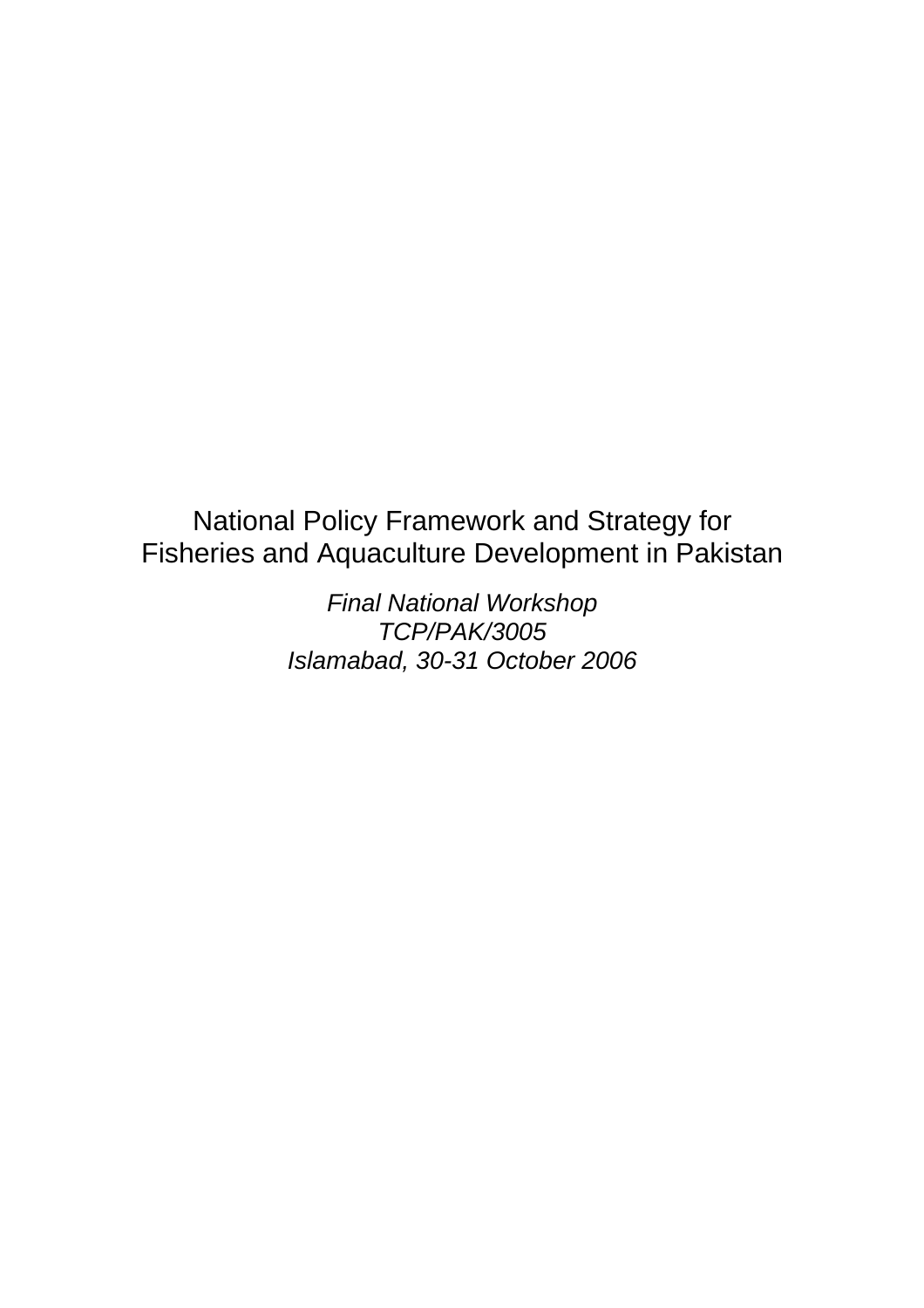## **Contents**

| A. The Workshop                                                                              | 1                 |
|----------------------------------------------------------------------------------------------|-------------------|
| B. Summary of Day One Discussions                                                            | $\overline{2}$    |
| C. Priority Areas for the PC-1                                                               | 4                 |
| D. Summary of Workshop Discussions                                                           | 4                 |
| E. Next Steps                                                                                | 5                 |
| Appendices                                                                                   |                   |
| Participants<br>1.<br>2. Programme<br>3. PC-1 Contents                                       | 7<br>8<br>9<br>11 |
| 4. PC-1 Highlights<br>Details of Day One Discussions<br>5.                                   | 14                |
| 6. Comments from FAO and Punjab Department of Fisheries<br>7. Comments from Sindh Government | 20<br>25<br>27    |
| Project Suggestions from Balochistan, Sindh, MFD, PARC and Universities<br>8.                |                   |

9. Project Suggestions from NWFP, Punjab, Northern Areas and WAPDA 32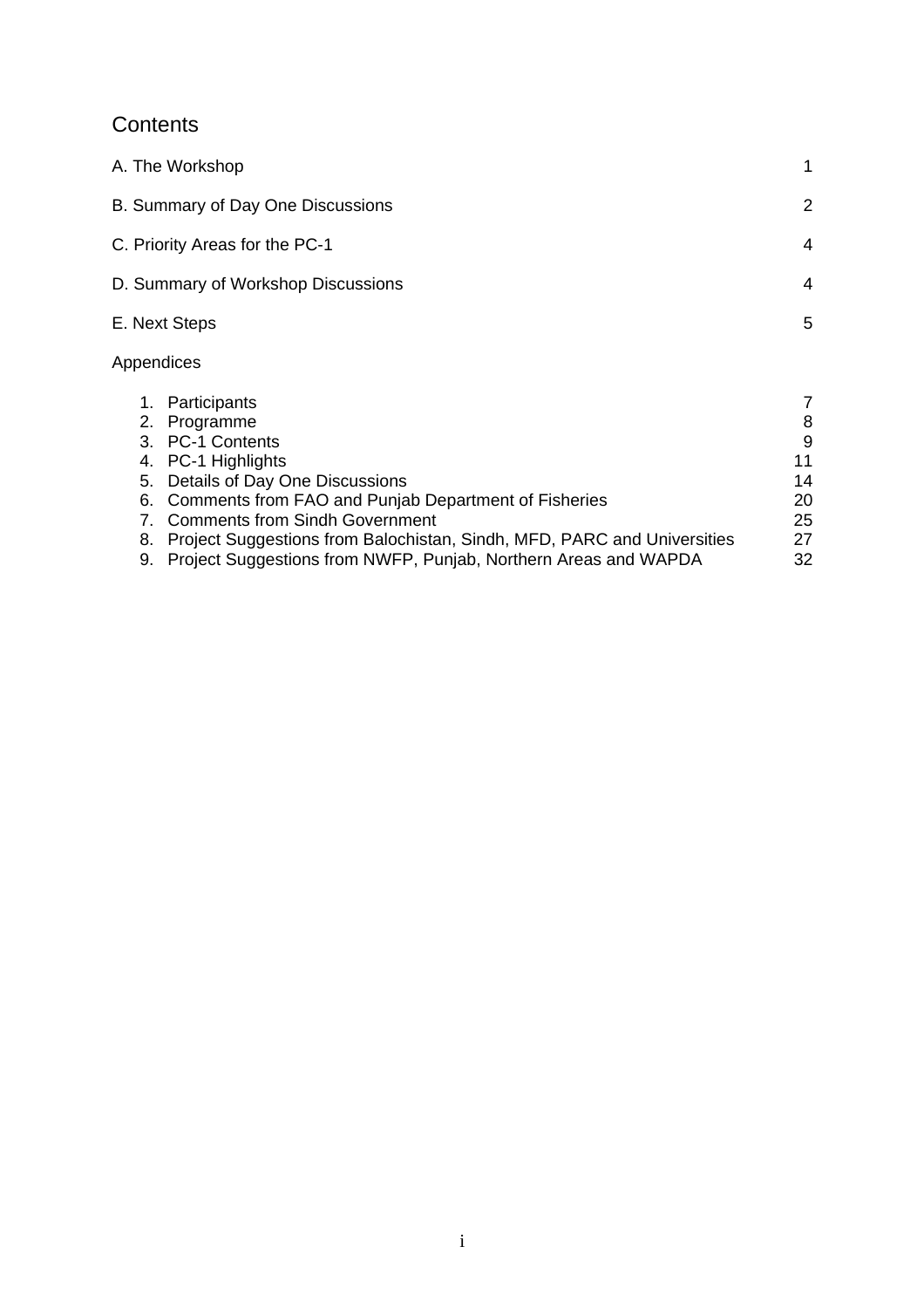## A. The Workshop

The Final National Workshop was held from 30-31 October 2006 at the Margala Hotel in Islamabad, Pakistan, with the objectives to:

- Review the final outcomes of the Technical Cooperation Project (TCP)
- Review the proposed institutional arrangements for overseeing and implementing the policy and strategy
- Discuss and incorporate inputs to the draft PC1
- **IDENTIFY** Identify further action to implement the policy and strategy

At the end of the workshop, it was intended that we would have outcomes of:

- Agreement on proposed institutional arrangements to oversee and implement the policy and strategy
- Agreement on the draft PC1
- A clear picture on how to move forward

Workshop participants represented the provinces and areas, and stakeholders from academic, research and other agencies (see list in Appendix 1).

The workshop programme (Appendix 2) began with opening remarks from Dr Muhammad Hayat, TCP National Project Coordinator, and Mr Salam Baloch, Secretary, Fisheries and Coastal Development of Balochistan Province. This was followed by an overview of the workshop by Bill Savage, the facilitator, and a review by Dr Hayat of the whole policy development process leading to the present, covering the outcomes of the TCP, the status of the policy and strategy, and linkages with the institutional assessment and PC1 formulation process. The TCP outcomes were listed as:

- A National Fisheries Policy and Strategy for Fisheries and Aquaculture Development
- An institutional assessment
- A proposed implementation arrangement, and
- A draft PC-1 (project document).

The status of the policy and strategy was described as:

- An agreed National Fisheries Policy and Strategy documented
- Presented to a high-level meeting of provincial governments and federal line ministries and agreed upon
- Being presented to Cabinet along with a proposed institutional arrangement for implementation of the policy, and
- A PC-1 conceptualized and drafted.

Dr Graham Haylor then briefed participants on the contents of the PC-1 draft. Although not part of the PC-1 proforma, a table of contents (Appendix 3) was prepared to allow for easier navigation through the draft document. Dr Haylor's highlights of the PC-1 contents can be found in Appendix 4.

The rest of the first workshop day was spent taking comments from participants on the details of the PC-1, using the four objectives to frame the discussion. Details of this discussion and comments on the presentations by Dr Hayat and Dr Haylor are in Appendix 5.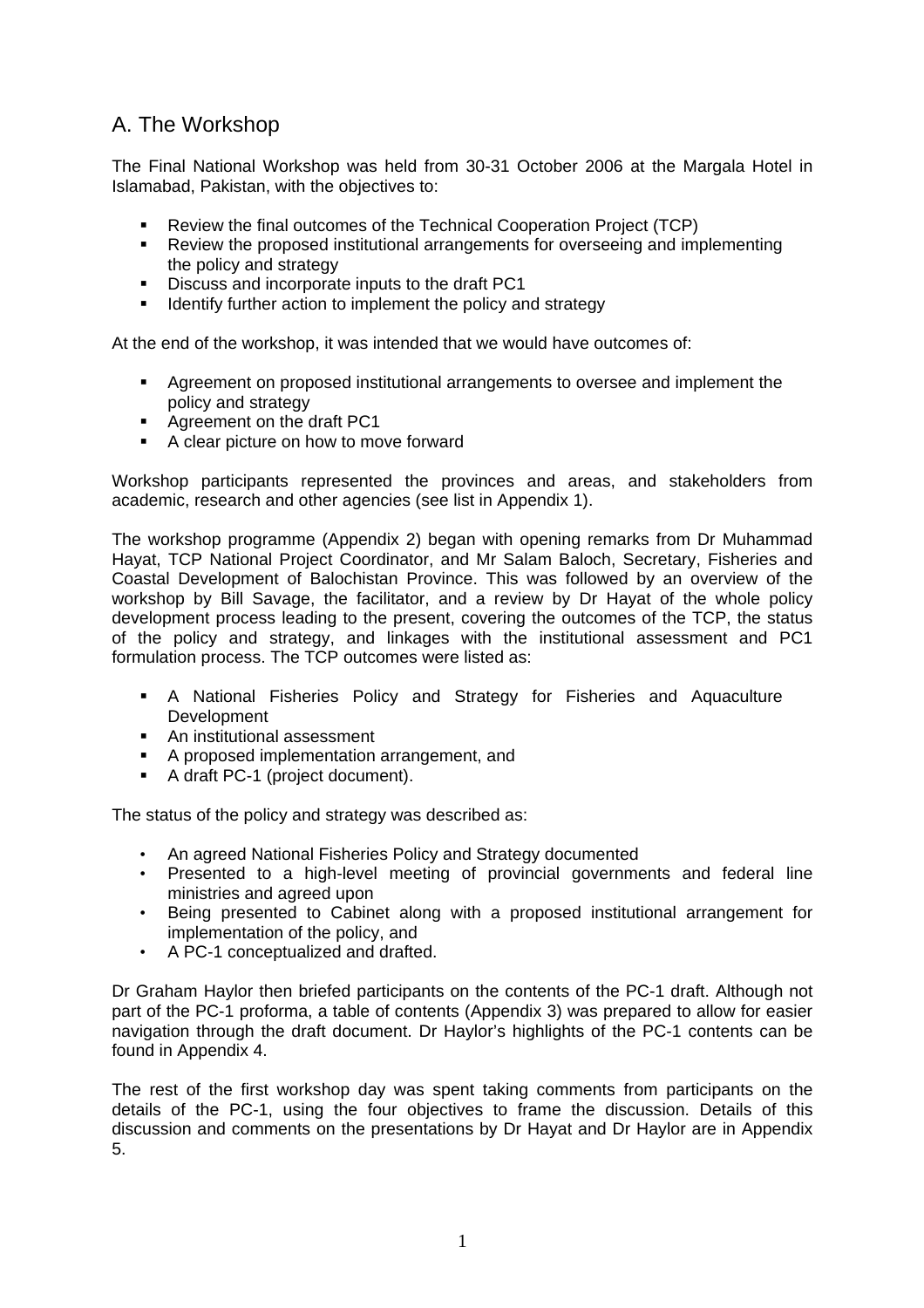Before the workshop, comments on the draft PC-1 were received by email from FAO colleagues and the Punjab Fisheries Department (Appendix 6). During the workshop, another set of written comments was received from the Sindh Government (Appendix 7).

The second day of the workshop opened with participants reading and making comments on a summary of the first day's discussions. A revised summary of the day one discussions follows in section B.

It was then decided that – rather than asking participants to complete the three blank sections of the PC-1 highlighted in red (mode of financing, implementation schedule and project management) – it would be more productive to request groups to identify priority projects for inclusion in the PC-1 (see section C).

The workshop concluded by re-capping the outcomes of the discussions (section D) and making suggestions for next steps to complete the PC-1 (section E).

## B. Summary of Day One Discussions

- It was agreed that the title of the PC-1 should be "Aquaculture and Shrimp Farming" and that it will be sponsored by the Federal Government. The execution of the project can be done by provinces and there will be activities at the federal level. The modalities of funding will be agreed upon with Additional Chief Secretaries of the Provinces.
- The Implementing Agencies (as well as those listed) will include relevant universities, PARC/NARC and WAPDA Fisheries Department. Academic stakeholders should be included in all boards and committees. The private sector should be included in the committee. Ten MINFAL members in the NFPIC is consider excessive by Dr Bhatti and the Director of Sindh.
- The four areas of the PC-1 are valid development objectives. The federal PC-1 "Aquaculture and Shrimp Farming" is one of many at provincial and federal levels that will be required to carry forward the policy and strategy.

## **On Capacity Building**

 *Summary of needs*: Training and research infrastructure and staff are required in Balochistan (training for shrimp and inland fisheries and in long-line capture and postharvesting of tuna), two hatcheries, and MSc and PhD training courses and Sindh (especially Inland Fisheries Training Centers at Thatta and Sakkur). In NWFP, infrastructure at Madyan and Peshawar need improvement and staffing. In Punjab, training facilities exist and sub-training centers and increased research facilities are proposed in provincial PC-1s. A separate training institute in Punjab is required with a further five sub-training centers. In AJK, training and diagnostic infrastructure are required. WAPDA should reconsider the reinstatement of the position of Director Fisheries and there is a need to train staff. The Fishers Training Center in Karachi needs to expand its capacity to include post-harvest. PARC/NARC recognize the need to build research capacity in Fish Nutrition, Fish Genetics, Fish Health and Post-harvest, Value Addition and Processing. The Northern Areas has a center at Gilgit needing staffing and training. The PARC Gilgit center needs staffing and an experimental feed mill in Islamabad. The PARC Southern Area Research Center (SARC) will also conduct research in coastal aquaculture and needs strengthening.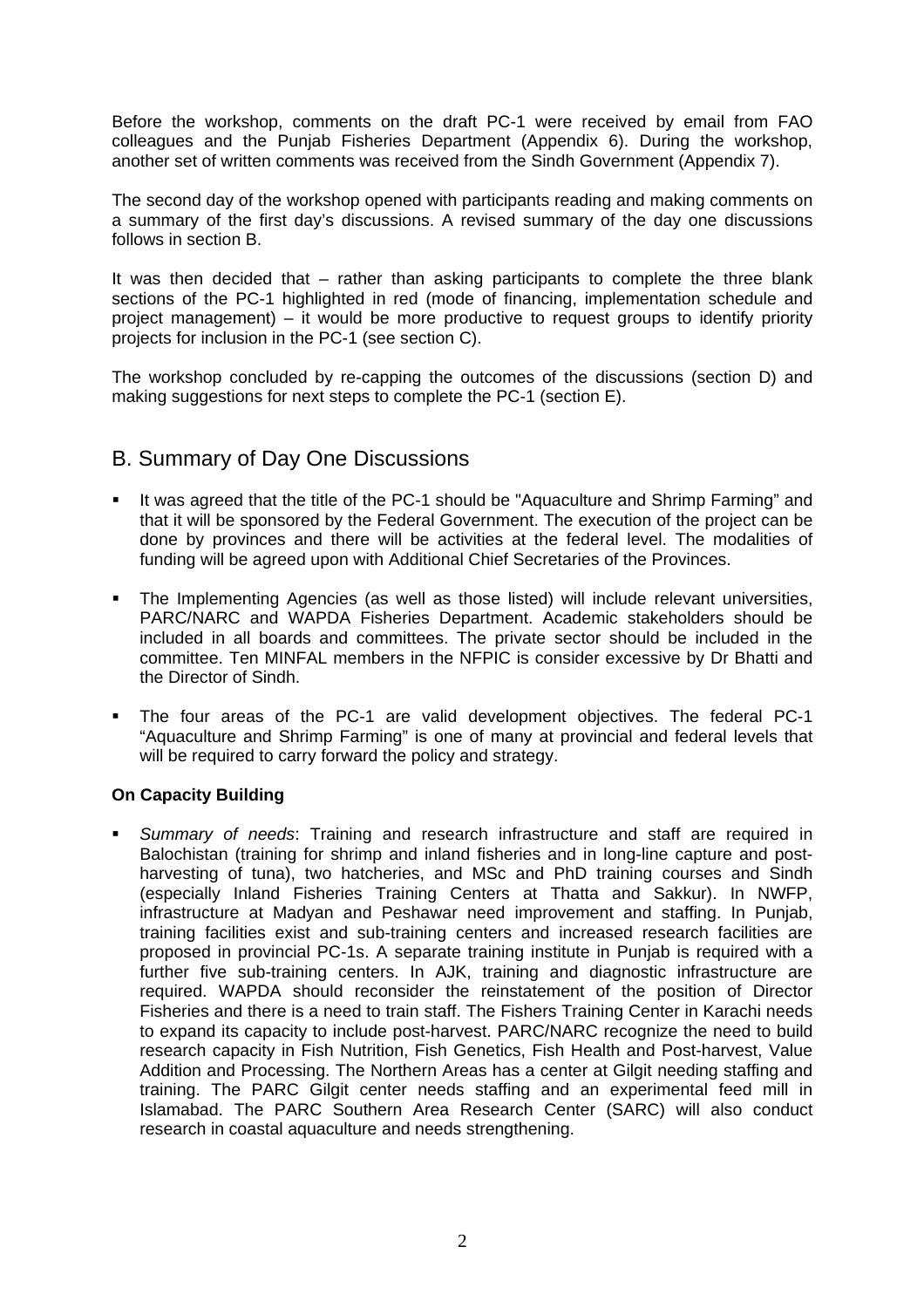*Related points*: There is a formal decision that land and staff provision will need to come from provincial governments. New staff at times cannot be trained for 3-4 years after coming into post. Devolved staff will need DA/TA to be able to attend capacity building events. The transfer of development projects to non-development budgets at the conclusion of the project is key to sustainability.

## **On Promotion of Fish Consumption and Fish Supply**

- *Summary of needs*: Wild fish supply in marine and inland environments is declining. Developing aquaculture, a cold chain and value addition opportunities will promote fish supply and quality. Tuna processing is a key need in Balochistan. There is significant under-supply of fish in Pakistan. To maintain current per capita consumption supply needs to increase. Population is growing at 2.8%, per capita income is increasing and there is evidence that this is increasing demand. Fish is unavailable in remote areas. Need to have improved market infrastructure in Punjab. There is a need to increase hygiene/standards and quality, and address marketing and quality control.
- *Related points*: A former FAO project on promotion was successfully implemented by MINFAL but not taken further by government. It is understood that promotion of fish is now considered MINFAL business.

## **On Optimal Investment Environments**

- *Summary of needs*: The Federal Government requires provincial governments to make available land as a contribution to the PC-1. The Chief Minister of Sindh has issued an instruction in this regard to the Board of Revenue. Balochistan has already instigated a provincial promotion board and a shrimp promotion policy is approved, and land is being made available for aquaculture. The "investor friendly" lease policy of Balochistan (2000) is a good example for other provinces. Soft loans, laboratory and analytical support is being developed in Punjab, where electricity subsidy is demanded by fish farmers. Sindh favors exemption of duties and loans on equipment, and water charges should be reduced. The proposal to identify areas for development in the PC-1 is considered important. Support to farmers to produce bankable feasibility reports is productive. All feasibility studies should be duly vetted by the Fisheries Department.
- *Related points*: Provincial boards should also include membership from the banking side. The Directors of Fisheries should be board members. Sindh proposes that the Director of Fisheries should be the secretary of the board. Balochistan suggests each board should constitute itself. MFD suggest it would be relevant as a member of Sindh and Balochistan boards only. Nominations of boards should be by designation only.

## **On Poverty Alleviation**

- *Summary of needs*: Fishers are among the poorest people in inland areas of Punjab and Sindh, and in coastal Sindh and Balochistan. In Balochistan fish is the only source of livelihood in the coastal belt. Unemployed people who are poor may also be trained in fisheries and aquaculture. The fishers need long-line fishing training and marketing support for tuna. Community support to fishers has succeeded previously (e.g., UNIFEM/PDoF). Punjab will be targeting development support towards two communities of poor fishers at Chasma barrage (formally with WAPDA) and Taunsa barrage.
- *Related points*: There is interest in developing water-logged areas, seepage areas and areas of saline ground water for aquaculture as poverty alleviation projects, including Sohbatpur in Jaffarabad and Jhal Magsi in Balochistan.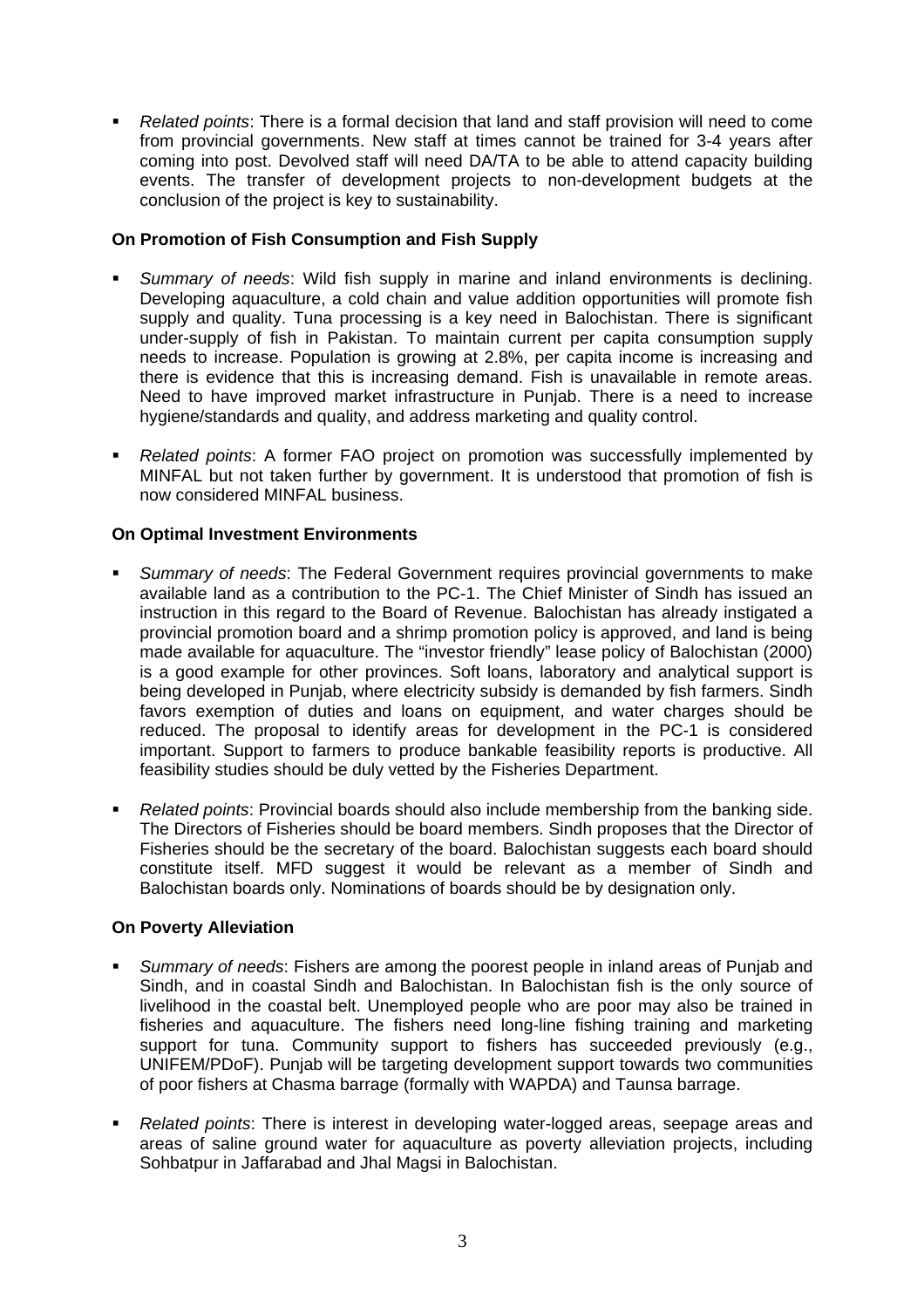## C. Priority Areas for the PC-1

Priority project areas for Balochistan, Sindh, MFD, PARC and universities can be found in Appendix 8. Those for NWFP, Punjab, Northern Areas and WAPDA are in Appendix 9. They total around Rs 1,036.8 million. The APOs from the policy and strategy document to which the proposed projects relate, are indicated in the appendices.

## D. Summary of Workshop Discussions

- There was a consensus on the current direction of the PC-1 and its four objectives as agreed by colleagues present at the workshop.
- The name of the PC-1 should be restricted to "Aquaculture and Shrimp Farming".
- The cost of the project will not be restricted to Rs 500 million because of incorporation of the provincial components.
- The provincial components duly approved by concerned competent authorities will be provided to the Fisheries Development Commissioner not later than 30 November 2006.
- The list of execution agencies may include WAPDA, universities and PARC/NARC.
- Land and manpower, if involved, will be made available by provincial governments.
- Training components of the provinces need to be rationalizes in light of the discussions.
- **Establishment of model farms needs to be given priority.**
- The details of civil works duly approved by Pak PWD will be submitted along with the cost estimates and approved by at least ex-en of Pak PWD.
- On the mode of financing, it was agreed that the funds for the project will be provided by the Federal Government. The project will be implemented by the Federal Government while the execution on the relevant components will be the responsibility of the respective provincial government.
- On the implementation schedule, it was agreed that the project will be implemented for a period of three years. Details of the implementation schedule will be prepared by the respective provinces and will be adjusted and incorporated into the PC-1. The project will be transferred to the non-development side and provinces will undertake to meet the expenses after completion of the development project from their own resources. It was specifically mentioned that training programmes may be rationalized according to the project requirements.
- On the management, the project will be supervised and managed mainly by the Fisheries Development Commission with the assistance of the provincial/area governments/agencies. The FFC will regularly monitor the project activities and report to NFPIC. The provincial governments, however, ensure that project activities are implemented and managed at appropriate levels.
- In terms of monitoring and evaluation, an intrinsic system of M&E will be established at both provincial and federal levels. FFC will regularly monitor project activities and all levels and report to NFPIC which will discuss this in their six-monthly meetings and will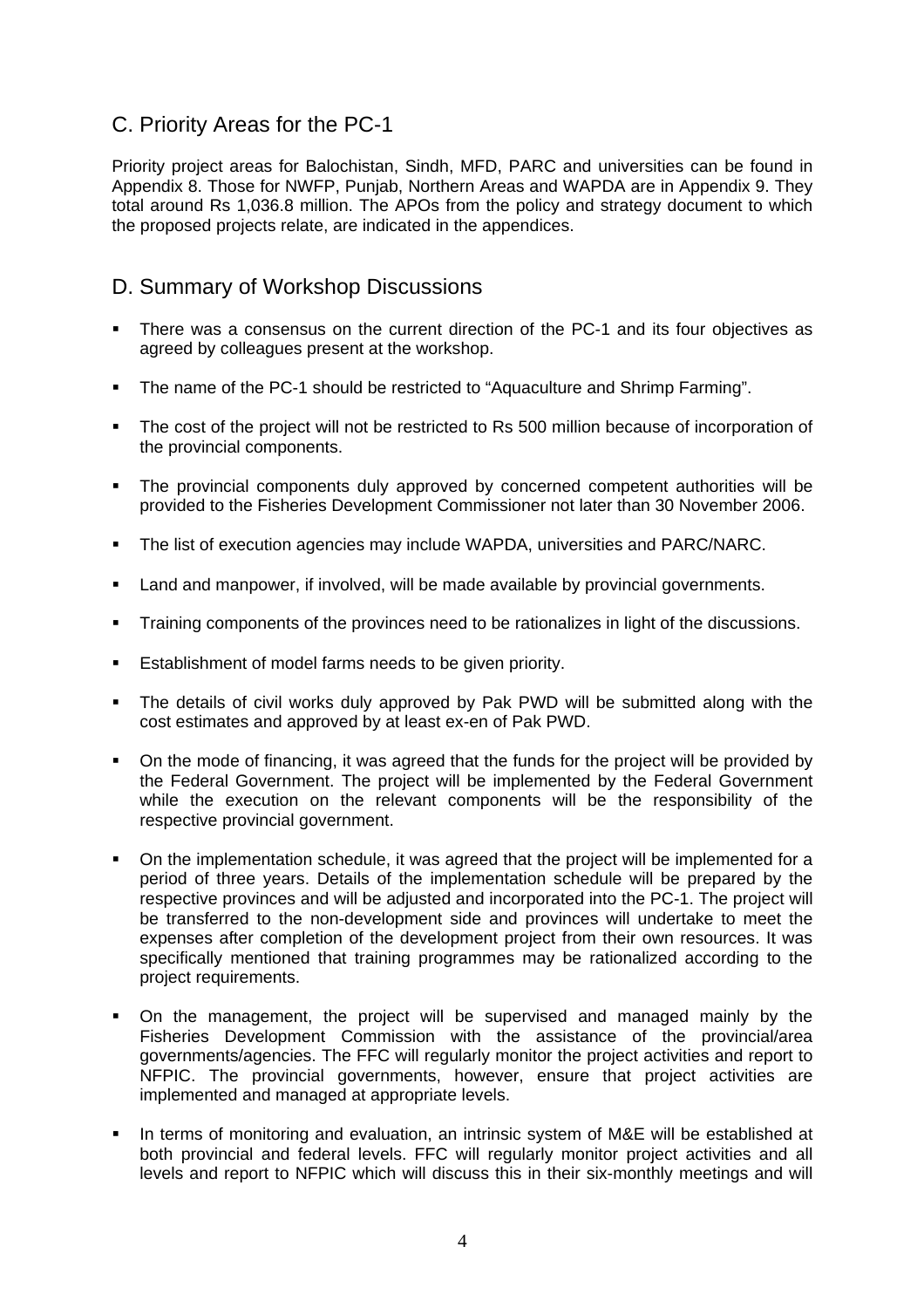take corrective measures so that overall implementation of the project will not suffer. Project monitoring by the Project Wing of the Planning and Development Division, as a routine, will be also be carried out.

## E. Next Steps

There is a need to cost the federal components, collate the materials, cost the UTF components, and input these into the PC-1 along with emerging details regarding activities highlighted as priorities by the workshop. This workshop needs to be reported to back to the participants and FAO.

We each need to conclude the maths related to our proposals, and then the National Consultants will need to put this in a shape acceptable to the Planning Commission, and then send this to the P&D Departments and agree the provision of staff and land and finalize the direction of the PC-1, incorporating their comments. Then with financial concurrence of P&D Departments, send copies to the Senior Chief and Member of the Federal P&D. It would be highly desirable to follow this up in person by visiting provinces to facilitate a speedy conclusion of the document which would then be submitted to the Minister of Agriculture. The UTF activities fall within the PC-1 and their funding will come from this source.

We need to get full costings for each activity, including civil works, purchases, staff, scholarships and equipment and that each must be supported with proforma invoices and valid estimated costs. It was agreed that the timeframe for this would be submission of the above to the FDC by 30 November. After the completion of the gestation period of the document and getting the Provincial Planning and Development Departments agreement, then it would be submited.

We need the policy as well as the PC-1 to be shepherded to approval by the FDC. In this regard, the process will follow that of the Department of Livestock, to first seek the Prime Minister's approval to go ahead and then submit to the Cabinet.

Mr Moazzam will take over the PC-1 draft for its next stage of revision, incorporating:

- Day one comments
- Comments from Sindh government
- Comments from FAO and Punjab Department of Fisheries
- **Project suggestions**
- Three blank sections (mode of financing, implementation schedule, project management)

Based on inputs received from the provincial governments and other agencies, the office of the Fisheries Development Commissioner will prepare the PC-1 document which will be submitted to Planning Commission for approval. However, the final draft project document will be discussed with Chief Agriculture, P&D Department, and with Member (Agriculture), Planning Commission, before submission.

The Senior Economist of the Punjab Fisheries Department will help in preparation of the economic analysis including cost benefit ratio of the project.

We also need to clarify whether there is time left over for further international consultant inputs and what these should be.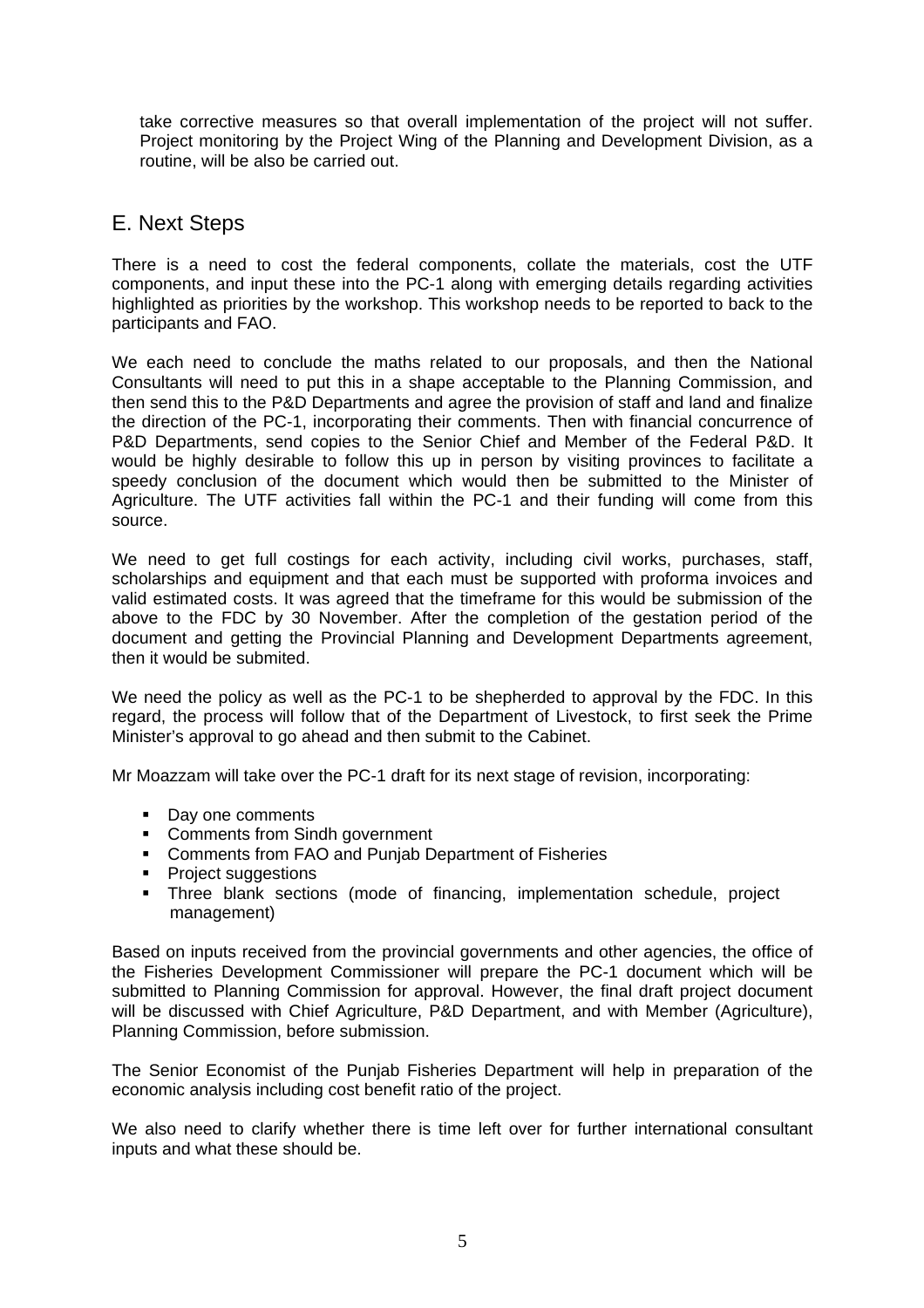In the meanwhile, the institutional arrangements should be initiated.

A timeline for PC-1 finalization activities appears below.

| No. | <b>ACTIVITIES</b>  | Ō | N | D | J | F | M | А | м | J | J |
|-----|--------------------|---|---|---|---|---|---|---|---|---|---|
| 1.  | for<br>Request     |   |   |   |   |   |   |   |   |   |   |
|     | feedback<br>from   |   |   |   |   |   |   |   |   |   |   |
|     | provinces          |   |   |   |   |   |   |   |   |   |   |
| 2.  | Feedback<br>from   |   |   |   |   |   |   |   |   |   |   |
|     | provinces/agencies |   |   |   |   |   |   |   |   |   |   |
| 3   | Incorporation of   |   |   |   |   |   |   |   |   |   |   |
|     | feedback in<br>he  |   |   |   |   |   |   |   |   |   |   |
|     | draft PC-1         |   |   |   |   |   |   |   |   |   |   |
| 4.  | Pre-approval       |   |   |   |   |   |   |   |   |   |   |
|     | Discussion<br>with |   |   |   |   |   |   |   |   |   |   |
|     | PC/P&D             |   |   |   |   |   |   |   |   |   |   |
| 5.  | of<br>Finalization |   |   |   |   |   |   |   |   |   |   |
|     | $PC-1$             |   |   |   |   |   |   |   |   |   |   |
| б.  | Submission of PC-  |   |   |   |   |   |   |   |   |   |   |
|     | to Planning<br>1   |   |   |   |   |   |   |   |   |   |   |
|     | Commission         |   |   |   |   |   |   |   |   |   |   |
| 7.  | for<br>Proposal    |   |   |   |   |   |   |   |   |   |   |
|     | provision in PSDP  |   |   |   |   |   |   |   |   |   |   |
|     | 2007-08.           |   |   |   |   |   |   |   |   |   |   |
| 8.  | of<br>Preparation  |   |   |   |   |   |   |   |   |   |   |
|     | cashflow           |   |   |   |   |   |   |   |   |   |   |
| 9.  | Project Execution  |   |   |   |   |   |   |   |   |   |   |
|     |                    |   |   |   |   |   |   |   |   |   |   |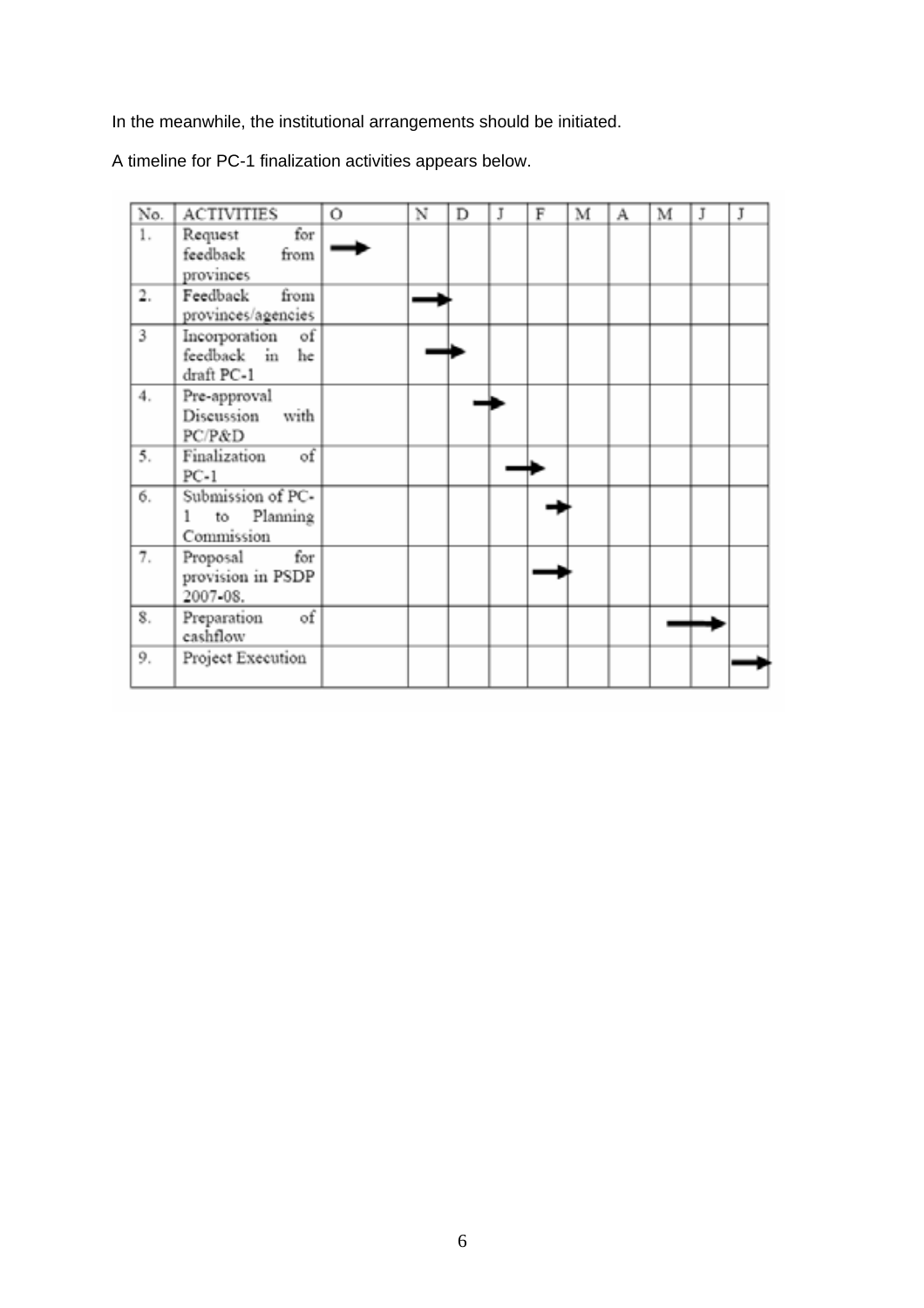## *Appendix 1 Participants*

| <b>Name</b>                   | <b>Designation</b>                          | <b>Affiliation</b>  |
|-------------------------------|---------------------------------------------|---------------------|
| 1. Dr Muhammad Hayat          | <b>Fisheries Development Commissioner</b>   | <b>MINFAL</b>       |
| 2. Mr Memed Gunawan           | Representative                              | <b>FAO Pakistan</b> |
| 3. Mr Sayed Mohammad Ali      | <b>Assistant Representative</b>             | <b>FAO Pakistan</b> |
| 4. Mr Ghulam Muhammad Mahar   | Director, Sindh Fisheries                   | Sindh               |
| 5. Mr Anwar ul Islam          | Director, R&D, Sindh Fisheries              | Sindh               |
| 6. Mr Muhammad Alam           | Member Task force (marine sub-group)        | Sindh               |
| 7. Mr Qamar Baloch            | Ex Director, Sindh Fisheries                | <b>Sindh</b>        |
| 8. Mr Ayaz Khan               | Director, NWFP Fisheries                    | <b>NWFP</b>         |
| 9. Mr Muhammad Ayub           | Deputy Director                             | <b>NWFP</b>         |
| 10. Dr Muhammad Ayub          | Director-General, Punjab Fisheries          | Consultant          |
| 11. Dr Nazir Bhatti           | Project Director, Veterinary University     | Punjab              |
|                               | Lahore, Ex DG, Punjab Fisheries             |                     |
|                               | Department                                  |                     |
| 12. Mr Abdul Rauf Kasi        | P&D Department, Quetta                      | Balochistan         |
| 13. Mr Abdul Salam Baloch     | Secretary, Fisheries and Coastal            | Balochistan         |
|                               | Development, Government of Balochistan      |                     |
| 14. Mr Muhammad Noor          | Director, Fisheries Department, Quetta      | Balochistan         |
| 15. Mr Javed Ayub             | Director, Wildlife and Fisheries Department | <b>AJK</b>          |
| 16. Mr Ghulam Abbas           | Deputy Director, Agriculture Livestock and  | N <sub>A</sub>      |
|                               | Fisheries, Gilgat                           |                     |
| 17. Mr Sadaqat Hussain        | Deputy Director                             | <b>WAPDA</b>        |
| 18. Dr Nasim Akhtar           | Deputy Director-General, NARC               | <b>PARC</b>         |
| 19. Mr Safdar Abbas           | <b>National Consultant</b>                  | Consultant          |
| 20. Mr M Moazzam Khan         | <b>National Consultant</b>                  | Consultant          |
| 21. Mr Raja Habib ur Rhman    | Deputy Director, Fisheries                  | Punjab              |
| 22. Mr Tajammul Hussain       | Administrative Officer, TCP Project         | <b>FAO Pakistan</b> |
| 23. Mr Iftikhar Ahmad         | <b>Assistant Director Fisheries</b>         | Punjab              |
| 24. Dr Graham Haylor          | International Consultant, NACA-STREAM       | Consultant          |
| 25. Mr William Savage         | International Consultant, NACA-STREAM       | Consultant          |
| 26. Mr Muhammad Juanid Wattoo | <b>STREAM Pakistan</b>                      | Consultant          |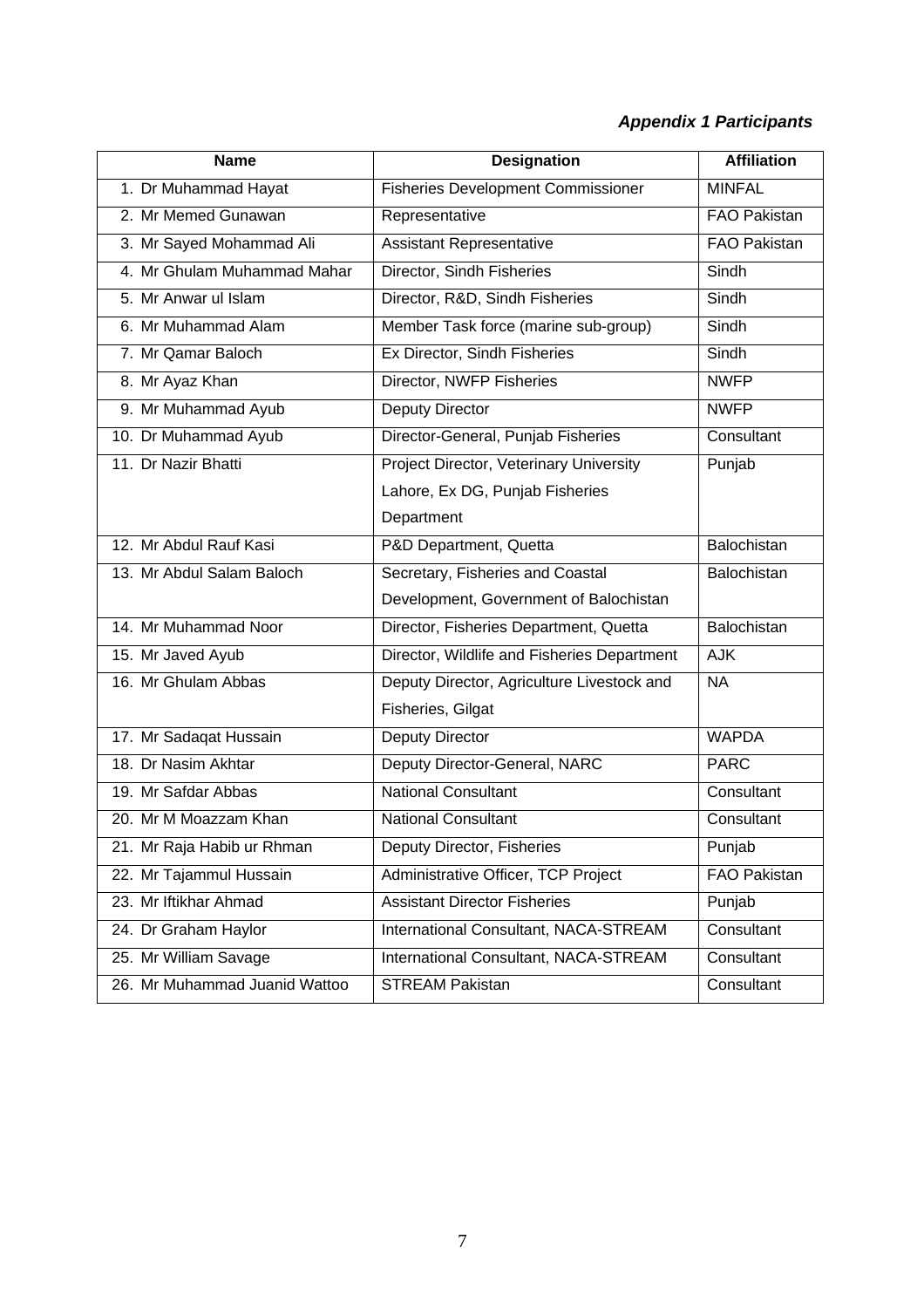## *Appendix 2 Programme*

| Day One - Monday, 30 October |                                                                                                                                                                             |                                 |  |  |  |  |  |
|------------------------------|-----------------------------------------------------------------------------------------------------------------------------------------------------------------------------|---------------------------------|--|--|--|--|--|
| 0930-1000<br>1000-1030       | Guests to be seated<br>Opening session                                                                                                                                      |                                 |  |  |  |  |  |
| 1030-1045                    | Presentation – Overview of the workshop                                                                                                                                     | <b>Bill Savage, Facilitator</b> |  |  |  |  |  |
| 1045-1100                    | Presentation<br>Outcomes of the TCP<br>٠<br>Status of the policy and strategy<br>٠<br>Linkages with institutional analysis<br>$\blacksquare$<br>and PC1 formulation process | Dr Hayat                        |  |  |  |  |  |
| 1100-1130                    | <b>Break</b>                                                                                                                                                                |                                 |  |  |  |  |  |
| 1130-1300                    | Presentation – Details of draft PC1                                                                                                                                         | Dr Hayat, Dr Haylor             |  |  |  |  |  |
| 1300-1400                    | Lunch                                                                                                                                                                       |                                 |  |  |  |  |  |
| 1400-1600                    | Discussion - Details of draft PC1                                                                                                                                           | Everyone                        |  |  |  |  |  |

| Day Two - Tuesday, 31 October |                                                                                                   |                    |  |  |  |  |  |  |
|-------------------------------|---------------------------------------------------------------------------------------------------|--------------------|--|--|--|--|--|--|
| 0930-1030                     | Review of Day One                                                                                 | <b>Bill Savage</b> |  |  |  |  |  |  |
| 1030-1100                     | Groupwork on provincial/area and other<br>stakeholder inputs                                      | Everyone           |  |  |  |  |  |  |
| 1100-1130                     | <b>Break</b>                                                                                      |                    |  |  |  |  |  |  |
| 1130-1300                     | Groupwork - Continued                                                                             | Everyone           |  |  |  |  |  |  |
| 1300-1400                     | Lunch                                                                                             |                    |  |  |  |  |  |  |
| 1400-1530                     | Summary of outcomes of discussions<br>٠<br>Agreement on draft PC1<br>Discussion - Further actions | Everyone           |  |  |  |  |  |  |
| 1530-1600                     | Synthesis of workshop outcomes<br>Thanks to participants                                          |                    |  |  |  |  |  |  |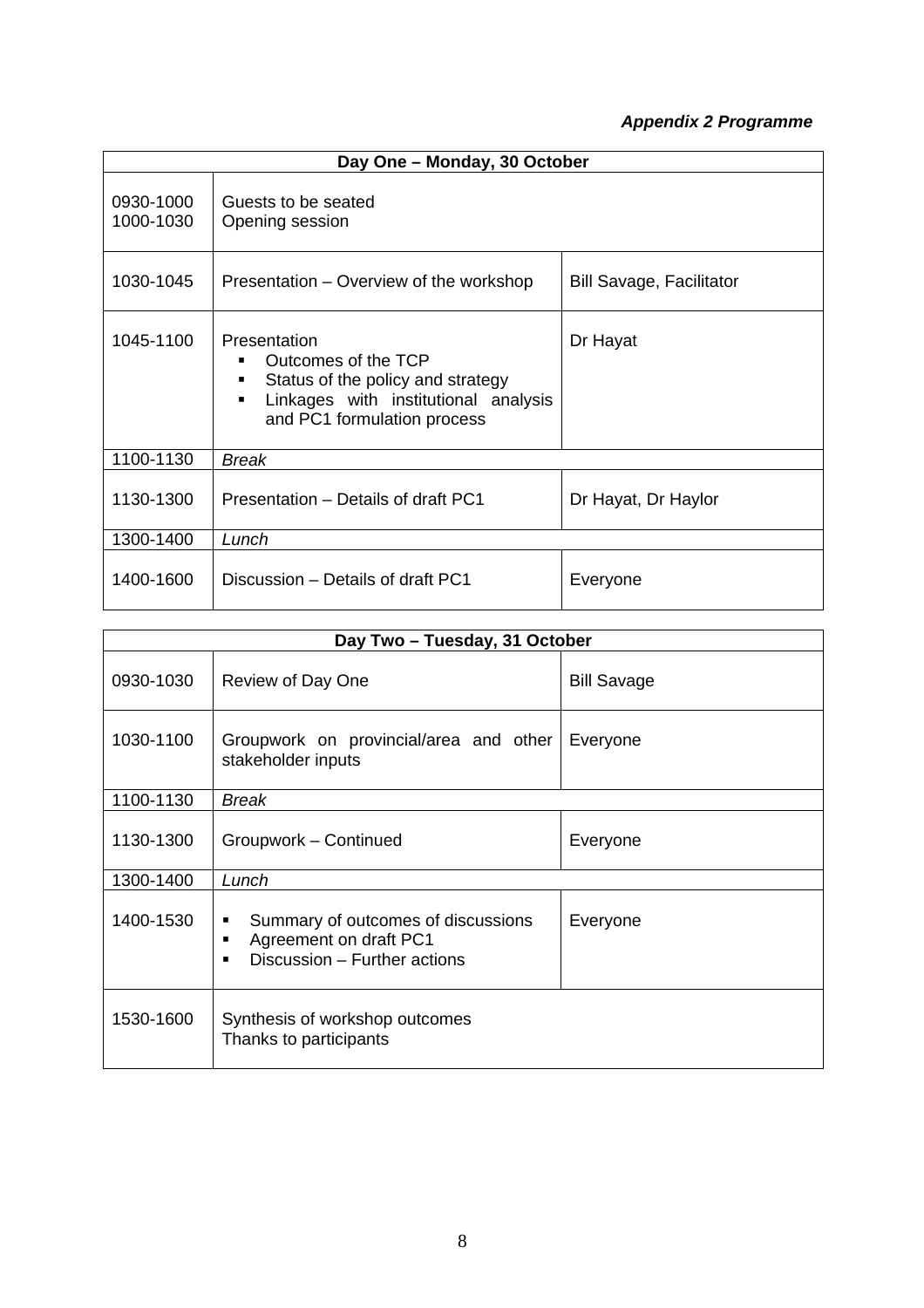## *Appendix 3 PC-1 Contents*

| 1. Name of Project                                                                                                                                                                         | $\overline{2}$                             |
|--------------------------------------------------------------------------------------------------------------------------------------------------------------------------------------------|--------------------------------------------|
| 2. Location                                                                                                                                                                                | $\overline{2}$                             |
| 3. Authorities Responsible for:                                                                                                                                                            | 2                                          |
| i. Sponsoring<br>ii. Execution<br>iii. Operation and Maintenance<br>iv. Concerned Federal Ministry                                                                                         | $\overline{2}$<br>$\overline{2}$<br>3<br>3 |
| 4. Plan Provision                                                                                                                                                                          | 3                                          |
| 5. Project Objectives and Its Relationship with Sector Objectives                                                                                                                          | 4                                          |
| Objectives of the Medium Term Development Framework (MTDF) and the New                                                                                                                     | 4                                          |
| <b>Sectoral Fisheries Policy</b><br>Linkage Between Project and Sectoral Objectives                                                                                                        | 6                                          |
| 6. Description, Justification, Technical Parameters and Technology Transfer Aspects                                                                                                        | 8                                          |
| <b>Background and Problem Analysis</b>                                                                                                                                                     | 8                                          |
| Overview of the Current Status of Fisheries and Aquaculture<br><b>Problems and Challenges</b><br>Government's Impetus for Change<br>Background to the Development of this PC-1 Application | 8<br>9<br>10<br>11                         |
| <b>Project Objectives and Justification/Benefits</b>                                                                                                                                       | 12                                         |
| <b>Detailed Description</b>                                                                                                                                                                | 13                                         |
| (a) Building Capacity<br>(b) Promote Fish Consumption and Fish Supply in Pakistan<br>(c) Facilitate an Optimal Environment for Investment<br>(d) Alleviate Poverty                         | 14<br>15<br>17<br>18                       |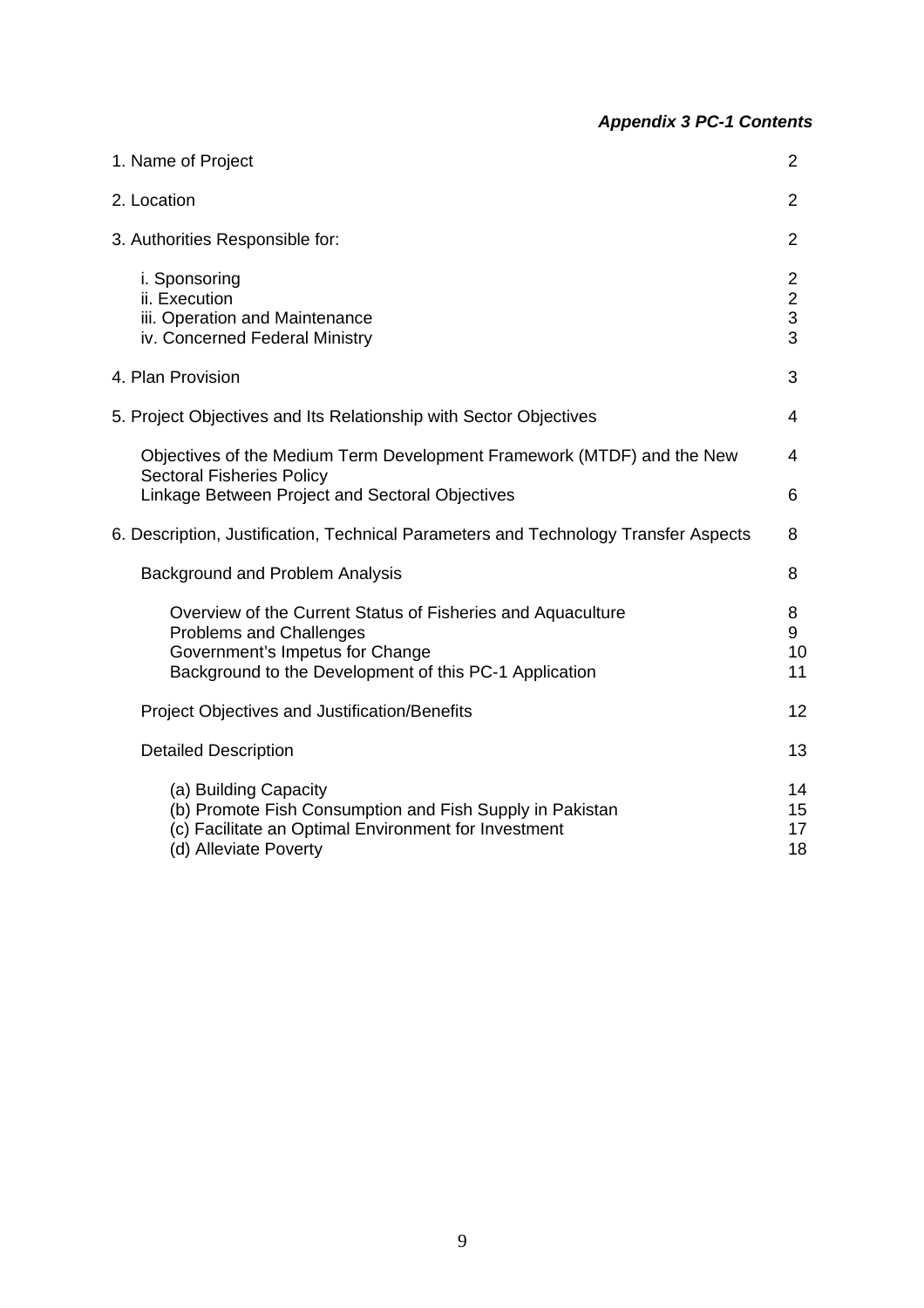| <b>Implementation Arrangements</b>                                                                                                                                                                                                                                                                                                                                                                                                                                                                                                                                                                                                                                                                                    | 20                                      |
|-----------------------------------------------------------------------------------------------------------------------------------------------------------------------------------------------------------------------------------------------------------------------------------------------------------------------------------------------------------------------------------------------------------------------------------------------------------------------------------------------------------------------------------------------------------------------------------------------------------------------------------------------------------------------------------------------------------------------|-----------------------------------------|
| <b>Constitution of NFPIC</b><br>Roles and Responsibilities and Operating Procedures of Federal Fisheries Cell<br>and the NFPIC                                                                                                                                                                                                                                                                                                                                                                                                                                                                                                                                                                                        | 21<br>22                                |
| Funding<br>Provincial Fisheries and Aquaculture Promotion Boards (PFAPB)<br><b>Constitution of PFAPBs</b><br>Roles and Responsibilities and Operating Procedures of PFAPBs<br>Funding                                                                                                                                                                                                                                                                                                                                                                                                                                                                                                                                 | 24<br>24<br>24<br>25<br>26              |
| Monitoring & Evaluation                                                                                                                                                                                                                                                                                                                                                                                                                                                                                                                                                                                                                                                                                               | 28                                      |
| Sustainability and Risk Minimization                                                                                                                                                                                                                                                                                                                                                                                                                                                                                                                                                                                                                                                                                  | 29                                      |
| 7. Capital Cost Estimates                                                                                                                                                                                                                                                                                                                                                                                                                                                                                                                                                                                                                                                                                             | 30                                      |
| 8. Annual Operating and Maintenance Cost after Completion of the Project                                                                                                                                                                                                                                                                                                                                                                                                                                                                                                                                                                                                                                              | 31                                      |
| 9. Demand and Supply Analysis                                                                                                                                                                                                                                                                                                                                                                                                                                                                                                                                                                                                                                                                                         | 31                                      |
| Supply Impacts<br>Demand Impacts                                                                                                                                                                                                                                                                                                                                                                                                                                                                                                                                                                                                                                                                                      | 32<br>33                                |
| 10. Mode of Financing                                                                                                                                                                                                                                                                                                                                                                                                                                                                                                                                                                                                                                                                                                 | 34                                      |
| 11. Project Benefits and Analysis                                                                                                                                                                                                                                                                                                                                                                                                                                                                                                                                                                                                                                                                                     | 34                                      |
| <b>Cost Benefit Analysis</b><br><b>Cost Effectiveness Analysis</b>                                                                                                                                                                                                                                                                                                                                                                                                                                                                                                                                                                                                                                                    | 34<br>39                                |
| 12. Implementation Schedule                                                                                                                                                                                                                                                                                                                                                                                                                                                                                                                                                                                                                                                                                           | 42                                      |
| 13. Project Management                                                                                                                                                                                                                                                                                                                                                                                                                                                                                                                                                                                                                                                                                                | 42                                      |
| 14. Additional Projects/Decisions Required to Maximize Socio-economic Benefits from<br>the Proposed Project                                                                                                                                                                                                                                                                                                                                                                                                                                                                                                                                                                                                           | 43                                      |
| 15. Certification                                                                                                                                                                                                                                                                                                                                                                                                                                                                                                                                                                                                                                                                                                     | 43                                      |
| Annexes                                                                                                                                                                                                                                                                                                                                                                                                                                                                                                                                                                                                                                                                                                               | 45                                      |
| Annex 1 Detailed Institutional Assessment<br>Annex 2 Methodology Used for Institutional Assessment<br>Annex 3 Policy Development and PC-1 Formulation Process in Pakistan<br>Annex 4 Detailed Breakdown of Costs for Consideration by FDC<br>Annex 5 Summary of Lessons Learned from Review of Agencies and Boards in C 89<br>Countries<br>Annex 6 List of Participants at Final National Workshop to Agree PC-1, October 2006<br>Annex 7 Aquaculture and Fisheries Policy Implementation Advisor<br>Annex 8 Marketing Study to Increase Processing, Value-Addition and Marketing 95<br><b>Aquaculture and Fisheries Products</b><br>Annex 9 Feasibility Study and Promotion of Shrimp Culture Development in Coastal | 45<br>78<br>81<br>88<br>90<br>91<br>100 |
| Areas of Sindh and Balochistan Provinces                                                                                                                                                                                                                                                                                                                                                                                                                                                                                                                                                                                                                                                                              |                                         |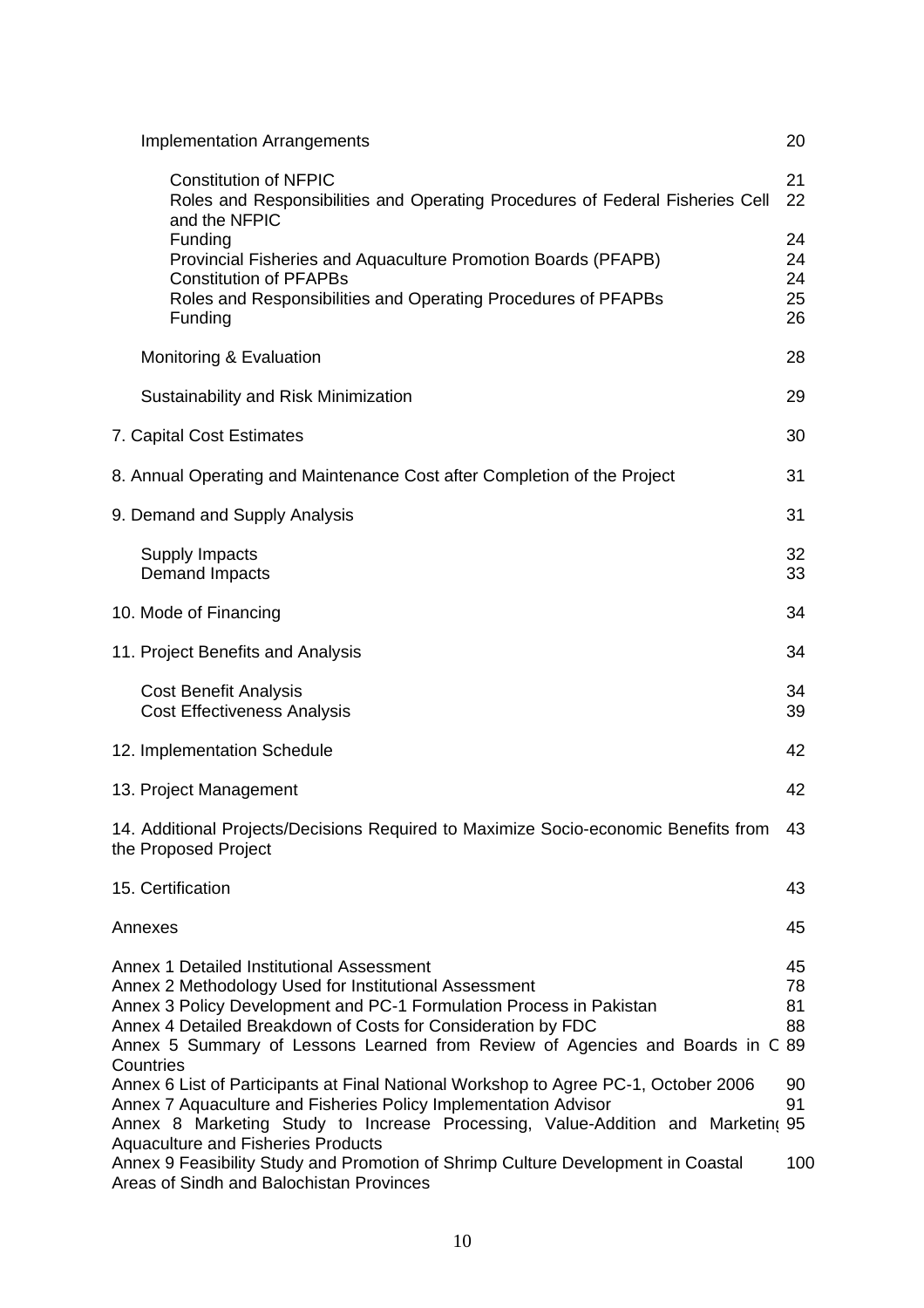## **Stage of Development**

- The PC-1 draft is incomplete
- We need to discuss and incorporate your inputs
- We have some inputs from other people (CB, SF, MR, PDoF)

### **Implementation Arrangements**

Three kinds of administrative bodies are proposed to carry forwards implementation:

- A **National Fisheries Policy Implementation Committee** (NFPIC)
- An upgraded **Federal Fisheries Cell** (FFC)
- Provincial (or Area) **Fisheries and Aquaculture Promotion Boards** (PFAPB).

### **The National Fisheries Policy Implementation Committee (NFPIC) and the Federal Fisheries Cell (FFC)**

- The NFPIC will advise on policy implementation.
- The Fisheries Development Commissioner's (FDC) office, strengthened into a small but dynamic **Federal Fisheries Cell** (FFC), will **coordinate and backstop delivery of training and communications targets** and work with provinces and other federal bodies for **coherence of policy implementation** in conjunction with NFPIC.

FFC will:

- Develop a **Communications Strategy** based around online communications and information systems, linking government, non-government and private sector and local extension outlets at district level; including links to overseas resources and a downloadable pictorial extension materials gallery.
- **Develop and operate a fisheries intranet** to **expand knowledge sharing**, research and training, and monitoring and evaluation.
- **Convene regular NFPIC meetings** (proposed twice yearly), federal/interprovincial meetings; facilitating collaboration among provinces/areas and directing the national policy.
- It is intended that the NFPIC will include **all relevant fisheries stakeholders in the government sector** at federal, provincial/area levels as members. There will also be a mechanism to accommodate **Associate Membership** where other sectors may be represented on the committee when areas associated with their remit are to be deliberated.
- FFC will advise Provincial (or Area) Fisheries and Aquaculture Promotion Boards (PFAPB) on **inter-provincial issues** and the implementation of policy on **common quality and food safety** and **post harvest issues**.

## **Provincial Fisheries and Aquaculture Promotion Boards (PFAPB)**

- Aim to facilitate an optimal environment for investment in fisheries and aquaculture at the provincial level
- **Research and provide advice on micro-level reforms to legal and regulatory frameworks**
- **Implement necessary changes to investment barriers and develop incentive** opportunities
- Maximize transparency and the comfort level to potential investors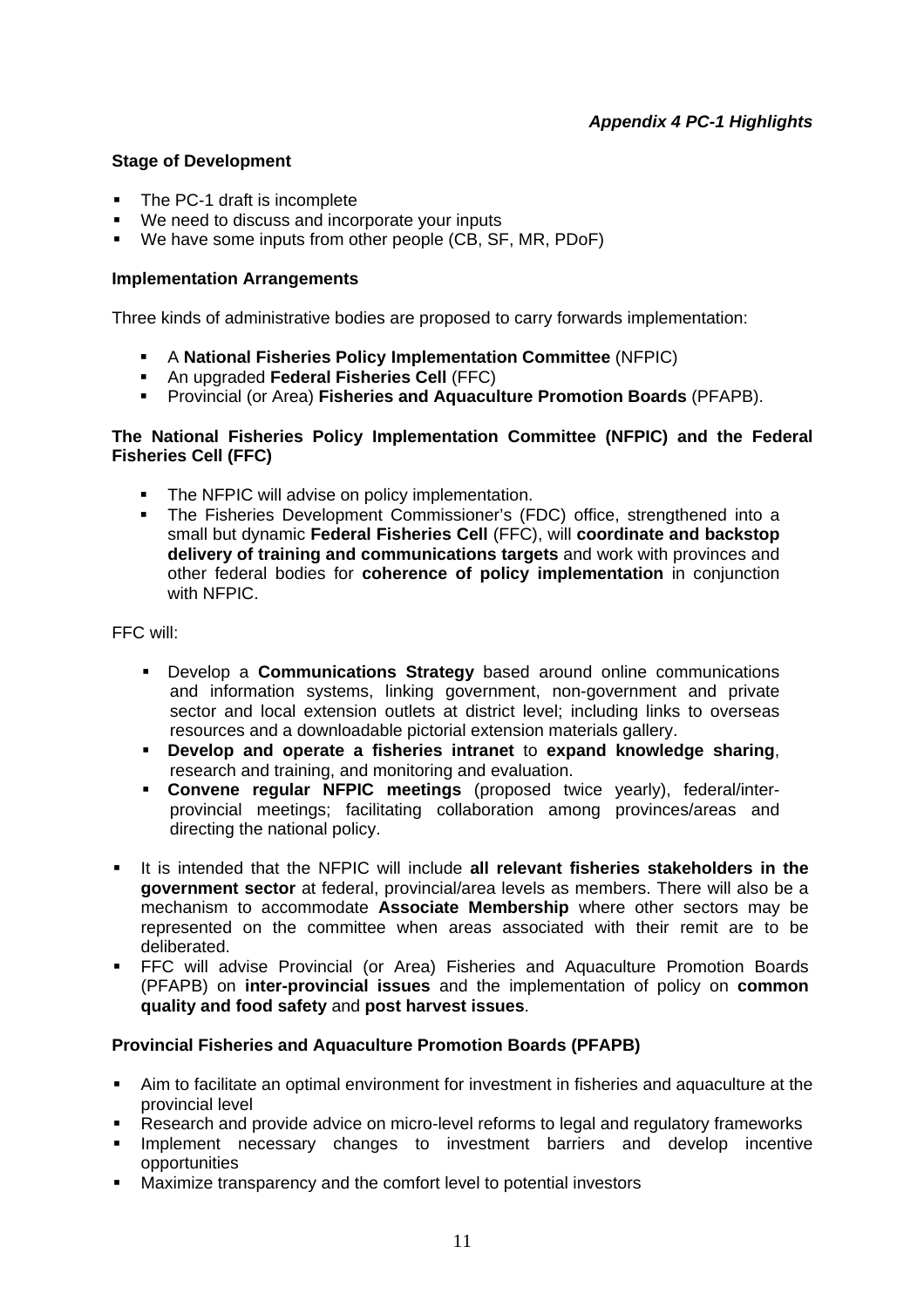Share these with other provinces and areas and the federal government through representations to NFPIC

## **Four Objectives**

- a. **Increase capacity** of provincial and federal fisheries organizations to implement the national fisheries policy
- b. **Promote fish consumption and fish supply** in Pakistan
- c. **Facilitate an optimal environment for investment**, and
- d. **Alleviate poverty**

## **(a) Increase capacity**

## **Address significant and widespread capacity building needs** – through **regularized preservice and in-service training**

 Develop infrastructure and human resource needs for capacity building, overseas and local training in aquaculture and fisheries, strategic planning (including PC-1 development), management and use of information and communication technology for fisheries development

### **Upgrade the existing training facilities** for cold water, warm water and coastal/marine aquaculture

- Including facilities for soil/water testing and disease diagnosis and the operation of pre-service and in-service training courses for all technical staff in aquaculture/fisheries appropriate to their needs at a center in the aquaecological zone(s) in which they will work.
- Consider the implications of the current staff gender disparity at all levels within the sub-sector and identify appropriate mechanisms within the Pakistani and individual provincial/area contexts to address imbalances.
- Address career progression issues (mechanisms to standardized graduate entry level across sectors, additional grades for merited performance, mechanisms to address arrested career progression, creation of additional senior management (Director General and Director) posts in Fisheries Departments, reform pay structure to ensure talent is encouraged, and merit and experience is rewarded).
- **Increase communications and collaboration between provincial and federal** fisheries organizations.
- Expand use of internet communication and sharing information resources digitally.

## **(b) Promote fish consumption and supply**

- Deliver a campaign to **raise awareness about the fisheries sub-sector** as: a high value food production industry, an approach to optimal water utilization, and an effective tool for livelihood support.
- Encourage and coordinate the adoption of **a wider role for fisheries** within a number of broad policy environments, especially: agricultural economics (return to water use, return on investment), environment (waterlogged/salinized areas) and livelihoods (poverty reduction)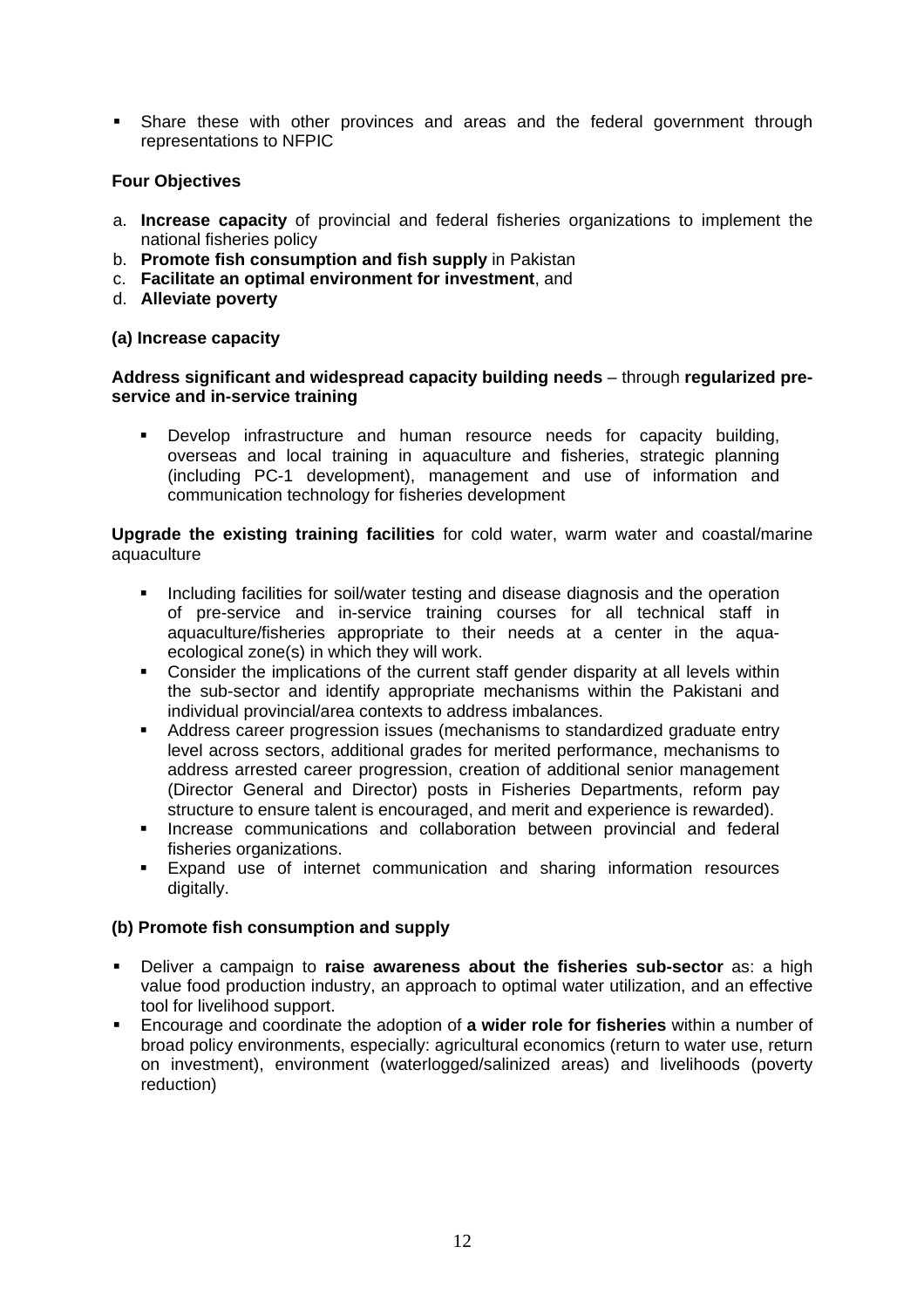Develop and launch two **media strategies**:

- 1. to highlight the value of **fish in the national diet** for health and welfare to promote domestic consumption
- 2. to highlight the unique selling points of shrimp and marine fish from Sindh and Balochistan– to **Promote Pakistani Seafood** for export.

## **(c) Facilitate an optimal environment for investment**

- The private sector, including the small business sector, will be the main driver of the emerging aquaculture industry. The project will support the government's role in this, namely to facilitate an optimal environment for investment in the sector.
- Research and provide advice on micro-level **reforms** to **legal and regulatory frameworks**.
- Implement necessary changes to **investment barriers** and develop **incentive opportunities**.
- Maximize **transparency** and the **comfort level** to potential investors.
- Share these with other provinces and areas and the federal government through representations to NFPIC.
- **Research and provide advice on meeting food safety, quality standards**
- **Debate and plan their approach to HACCP, ISO, SPS, in consultation with the FFC.**
- **Study investment potential in coastal and inland aquaculture**
- PFAPBs in association with the FDC will commission technical surveys of coastal and inland resources for aquaculture, consider development zones, assessment of key species and market opportunities.
- **Facilitate collective marketing and export promotion.**
- PFAPBs in association with the private sector will aim to establish opportunities for appropriate collective marketing and export promotion.

## **(d) Poverty alleviation**

- Poverty is deep and wide within the fisheries sector. It is an urgent priority of the Government of Pakistan as well as provincial governments.
- **Targeted poverty alleviation projects will be developed in identified fishing communities** in the Indus River system corridor.
- **Priority areas include inland water bodies in Sindh and Punjab, where there are large** collections of poor fishers, such as Tunsa and Chasma (Punjab) and Manchar, Kinjar and Chotari (Sindh).
- These will form provincial PC-1s in Punjab and Sindh in the context of the PRSP and federal and provincial poverty alleviation objectives.
- **FFC will work with Provincial Fisheries and P&D Departments to accelerate and facilitate** the process of developing proposals and seeking donor support.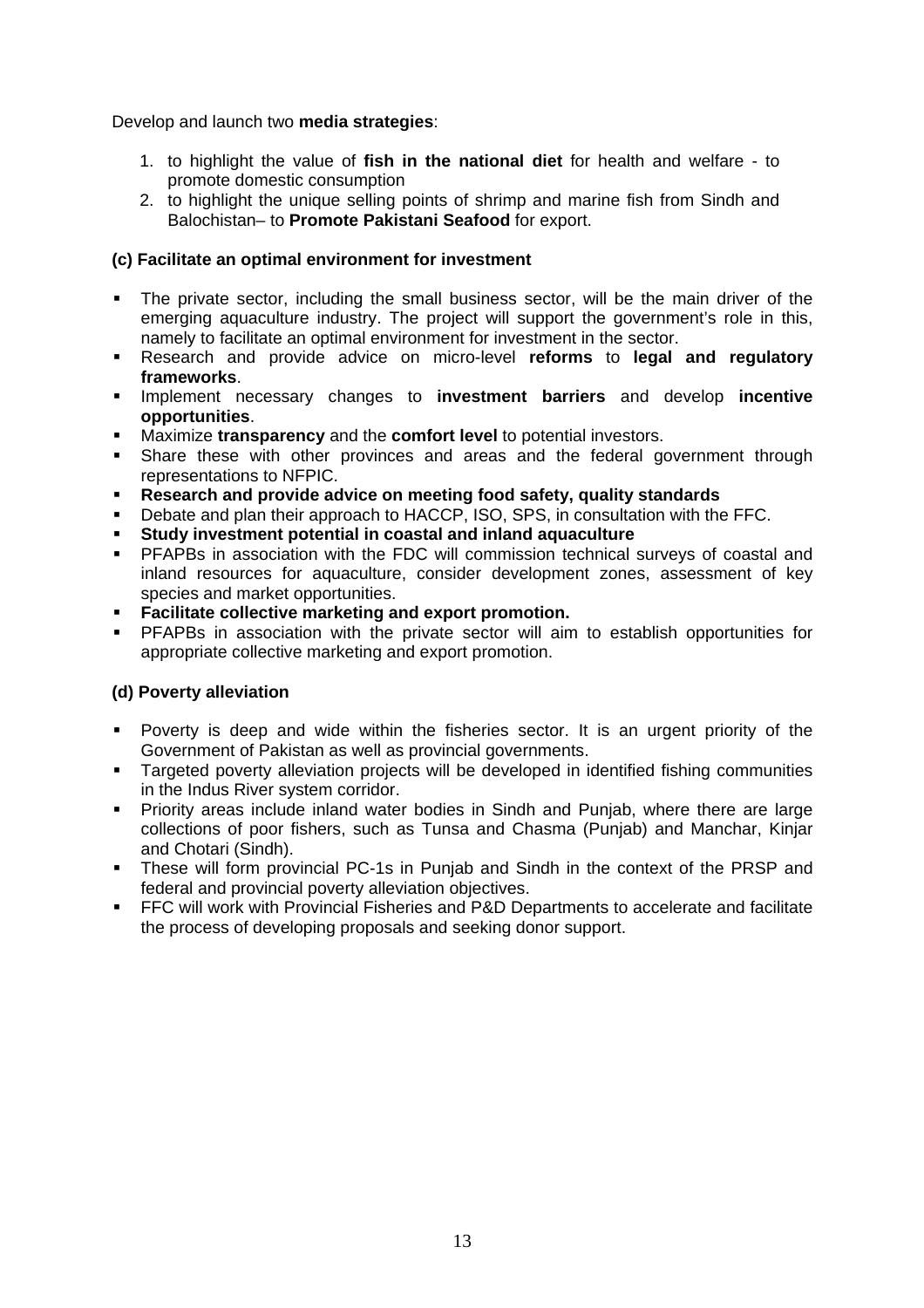### *Appendix 5 Details of Day One Discussions*

### **Clarifications on Dr Hayat's presentation**

**Dr Nasim Aktar**: It seems that there is agreement on the policy. If it is modified by cabinet would this affect the PC-1 we are discussing? Is this PC-1 the lead priority?

**Dr Hayat**: Yes, all provincial governments and areas have fully agreed the policy. It will be put to cabinet as the competent forum. The PC-1 identifies some priority areas. It will not be the only priority and represents but one PC-1 proposal associated with this agreed policy. At the Federal level I can say that fisheries has not yet received the attention it deserves. We are trying our best to do something.

**Anwaral ul Islam** (Sindh): The implementation plan from May 2006 and from June 2006 are slightly different. What is the reason for this?

**Dr Hayat**: One document is a policy, one is a strategy and one is an implementation plan. We will make sure any differences are reconciled.

**Mr Mehar** (Director Inland Fisheries Sindh): In May 2005 we received a letter about an umbrella project and suggestions were requested. All sent proposals and a PC-1 was prepared. Later we don't know what happened about the proposed 500,000 million. Has the Federal government stopped funding the provinces?

**Dr Hayat**: The Ministry wants a bigger PC-1 than the 500,000 PC. Maybe 1.5-2 billion and that is the reason to work on the needs of the provinces related to a bigger PC-1.

**Dr Nazir Bhatti** (Ex DG Punjab): I complement the work done on this. I agree fisheries have been neglected in the past. When we plan a PC-1 we have things in mind: infrastructure, facilities and personnel. Skills development referred to in capacity building should take into confidence universities on this. (There is a list of significant academic contributors and this should be included in the implementation efforts.) Such institutions are generally located in the provincial departments of Sindh and Punjab, and some universities such as University of Sindh (Jamshoro), BZ University (Multan), GC University (Lahore), Quaid-i-Azam University (Islamabad), University of Agriculture (Faisalabad) and University of Veterinary and Animal Sciences (Lahore). Although these universities are making significant contributions in offering MSc, MPhil and PhD degree programs in Zoology and Biology, no public institution or university is offering any degree program in fisheries and aquaculture.

**Mr Alam** (farmer): FAO in 2003 sent Mr Pandini and his Consultant's Report says that Dr Ayub reported that Sindh should not have a Director General position. Should a national consultant be sharing such personal views? The report also says the FDC office requires development and upgrading – three years later this has not yet happened – I support this greatly. The Secretary in the first meeting said in 2004 the sea has been over exploited and we should start aquaculture. We are nearly 2007 – does it take this long? There should be a positive policy which helps Sindh. The new Director in Sindh is proactive but we require support from the government and others.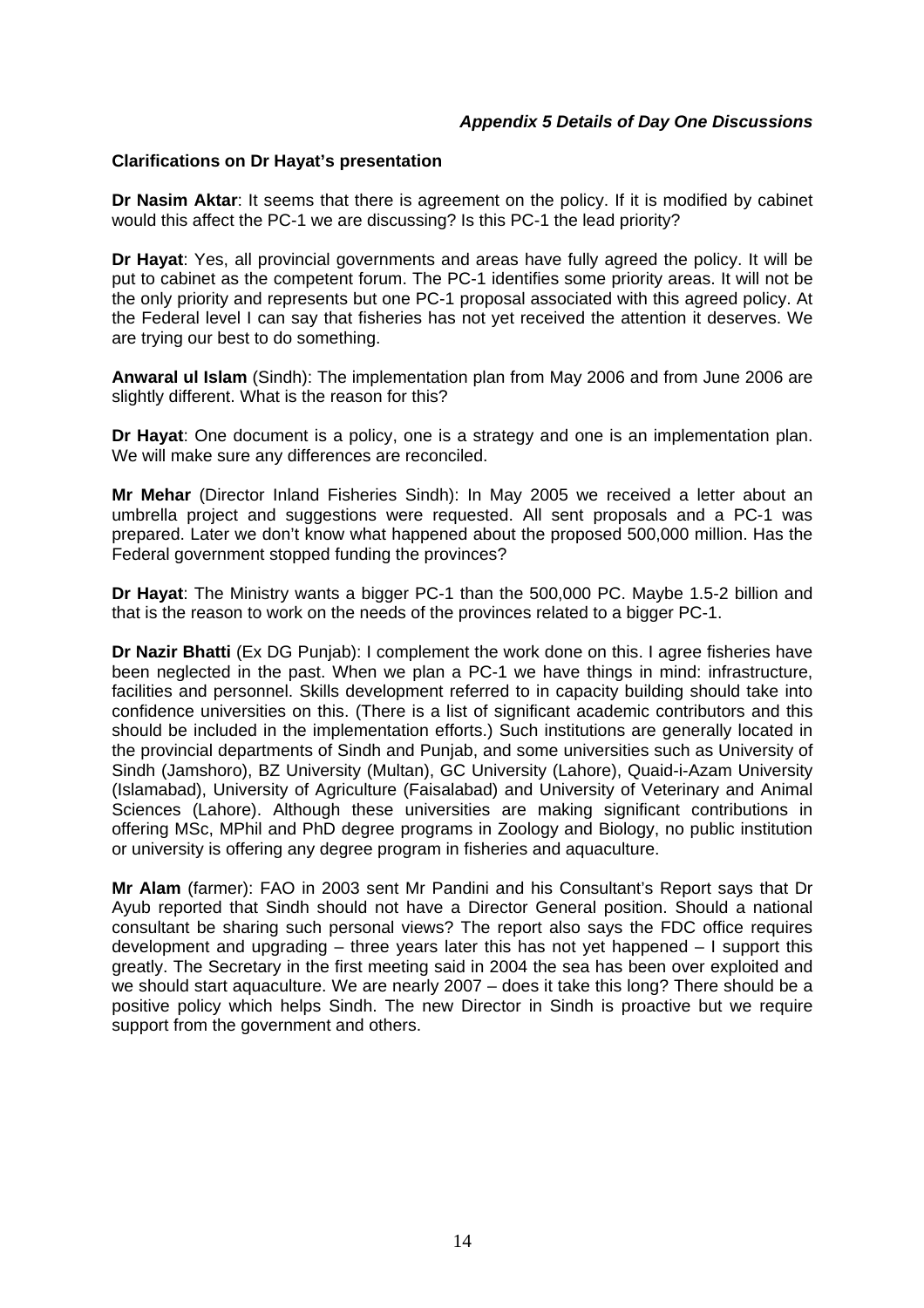## **Clarifications on Dr Haylor's presentation**

| Commenter                  | Comments<br>Response                                                                                                                                                                                                                                                                                                                                                                                                                                                                                                                                                                                                                                                                                                                                                                                                                                                                                                                                                                                                      |                                                                                                                                                                                                                                           |  |
|----------------------------|---------------------------------------------------------------------------------------------------------------------------------------------------------------------------------------------------------------------------------------------------------------------------------------------------------------------------------------------------------------------------------------------------------------------------------------------------------------------------------------------------------------------------------------------------------------------------------------------------------------------------------------------------------------------------------------------------------------------------------------------------------------------------------------------------------------------------------------------------------------------------------------------------------------------------------------------------------------------------------------------------------------------------|-------------------------------------------------------------------------------------------------------------------------------------------------------------------------------------------------------------------------------------------|--|
| Dr Nazir Bhatti            | Fisheries is a sector or a sub<br>sector?<br>Announcements, a conference<br>and diploma course<br>Membership for academia in<br>national and provincial                                                                                                                                                                                                                                                                                                                                                                                                                                                                                                                                                                                                                                                                                                                                                                                                                                                                   |                                                                                                                                                                                                                                           |  |
|                            | fisheries committees                                                                                                                                                                                                                                                                                                                                                                                                                                                                                                                                                                                                                                                                                                                                                                                                                                                                                                                                                                                                      |                                                                                                                                                                                                                                           |  |
| Economist, P&D Balochistan | How to implement the plan?<br>Why the financing and<br>implementation issues are not<br>decided in the beginning                                                                                                                                                                                                                                                                                                                                                                                                                                                                                                                                                                                                                                                                                                                                                                                                                                                                                                          | It is in the plan and we will<br>discuss it in this workshop<br>This document is not final; it will<br>develop with the comments and<br>suggestions of the participants.<br>It needs consultation of many<br>people and all stakeholders. |  |
| Secretary, Balochistan     | Refer to page 6 (institutional<br>improvement), document must<br>carry the need and request of<br>each province, burning issues<br>may be taken separately. Use<br>the word provision and<br>improvements of such and<br>such and for facility<br>establishment and<br>improvement, like in<br>Balochistan, no training center,<br>hatchery, human resources,<br>institutions, training, crash<br>program training, short term,<br>long term training. Technology<br>is available across the border<br>we can copy. Research should<br>be in the local areas or<br>provinces.<br>Fish consumption, available in<br>coastal belt of Balochistan, no<br>refrigerator facilities, need joint<br>venture with private sector<br>Balochistan have approved<br>shrimp policy, we are going to<br>have facilities on coast for<br>investor from all over the<br>country.<br>Poverty elevation, lack<br>facilities, seed lacking, tuna<br>fish selling at throw away price,<br>need to train them, involve<br>them in processing. |                                                                                                                                                                                                                                           |  |
| Dr Nasim                   | We are using words committee<br>and board<br>Consumption need clarification,<br>it is availability<br>Training only targeting<br>extension staff<br>Poverty elevation, projecting<br>suggesting new PC-1s, not in<br>this PC-1                                                                                                                                                                                                                                                                                                                                                                                                                                                                                                                                                                                                                                                                                                                                                                                            |                                                                                                                                                                                                                                           |  |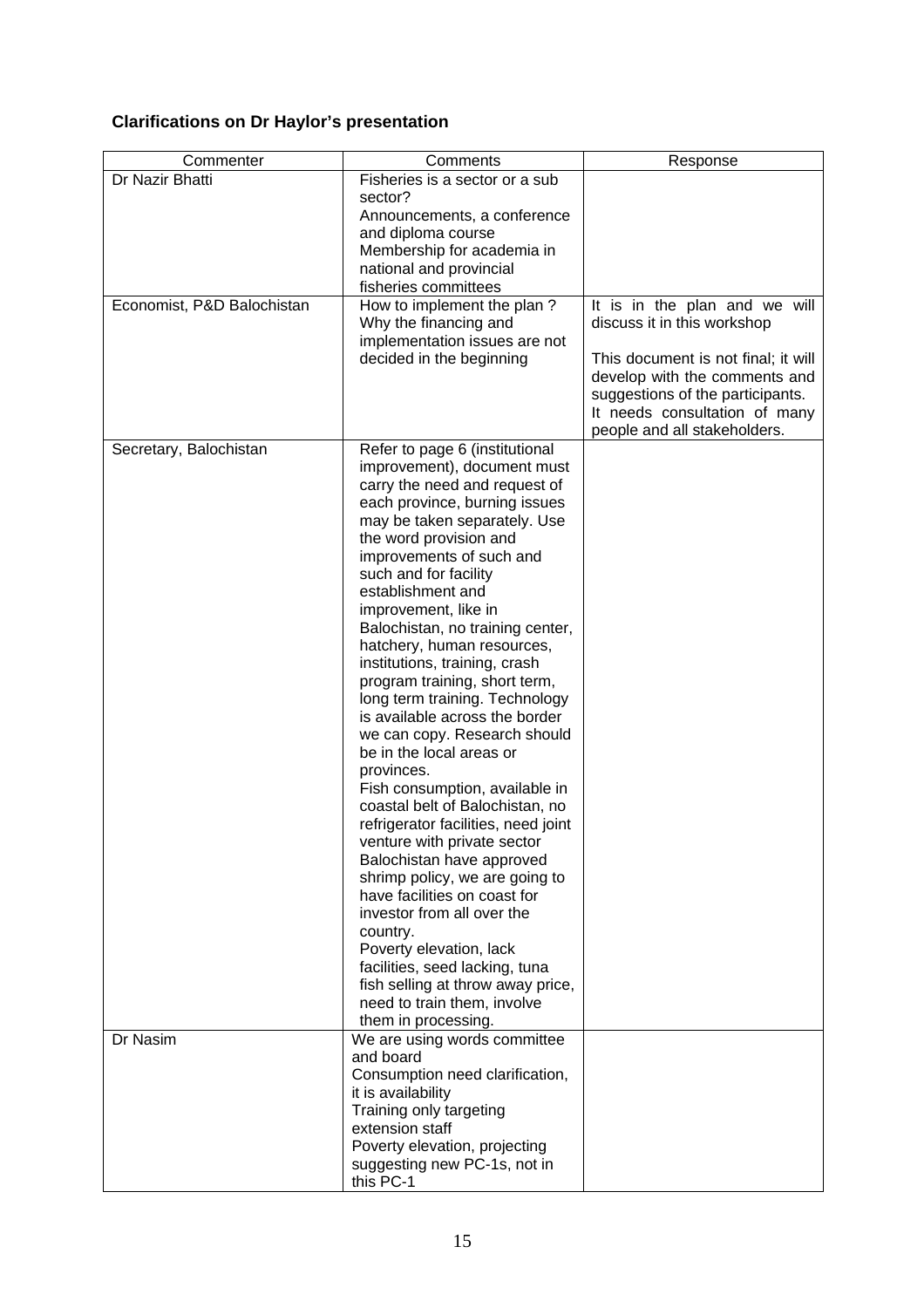| Mr Anwarul Islam | Upgradation of provincial cell<br>Meeting every three months<br>Poverty, why not coastal areas.<br>Original PC-1, what does it<br>mean?                                                                  | Not rejected but needed<br>to<br>enlarge scope of the PC-1      |
|------------------|----------------------------------------------------------------------------------------------------------------------------------------------------------------------------------------------------------|-----------------------------------------------------------------|
| Mr Alam          | It is important to consider<br>decentralization, maximize<br>autonomy to provinces. After<br>the policy is out, there should be<br>more autonomy.<br>Powers should be with<br>provinces not with federal | The policy in no way restricts<br>the autonomy of the provinces |
| Mr Javad, AJK    | Is MINFAL a regulatory body or<br>facilitating body?                                                                                                                                                     |                                                                 |

### **Open Discussion**

### *Project name*

**Mahar** (Dir Inland Fisheries Sindh): Propose that the document might be considered an action plan for implementing the fisheries policy.

**Dr Hayat**: The title of the PC-1 is "Aquaculture and Shrimp Farming" and this is the same one originally proposed and agreed within the Planning Commission and is being amended. It has been suggested it should be increased in scope from originally envisaged 500 million to 2 billion.

### *Provincial/Federal funding*

**Mozzam Khan**: Read out memo No. 23(2)/PIA/PC/2005 regarding finance sharing of COSR of provincial projects through Federal PSDP, issued 22 February 2006.

**Dr Hayat**: The PC-1 will be sponsored by the Federal Government. The execution of the project can be done by provinces. In MINFAL a number of federal projects are implemented by provinces. Please put your requirements forward and we will assure you that the efforts will not be in vain. The modalities of funding will be agreed upon with Additional Chief Secretaries of the Provincial.

#### *Implementing agencies:*

**Dr Nazir Bhatti**: The universities should be added to the list of executing agencies.

**Dr Nasim Aktar**: PARC/NARC should be added to the list of executing agencies.

**Sadaqat Hussain:** WAPDA should be added to the list of executing agencies.

#### *Increase capacity*

**Salam Baloch** (Balochistan): Training centers are needed for inland and marine training, we need basic infrastructure for training and seed production. Most staff are untrained and need 2-3 months crash training, and in the long run we need own facilities. We have no research facilities, we need a training center and we propose this at Gwader. We also need to consider MSc/Phd training – need to offer study courses in-country or abroad. At least one hatchery for the development of inland fisheries (we buy currently in Punjab).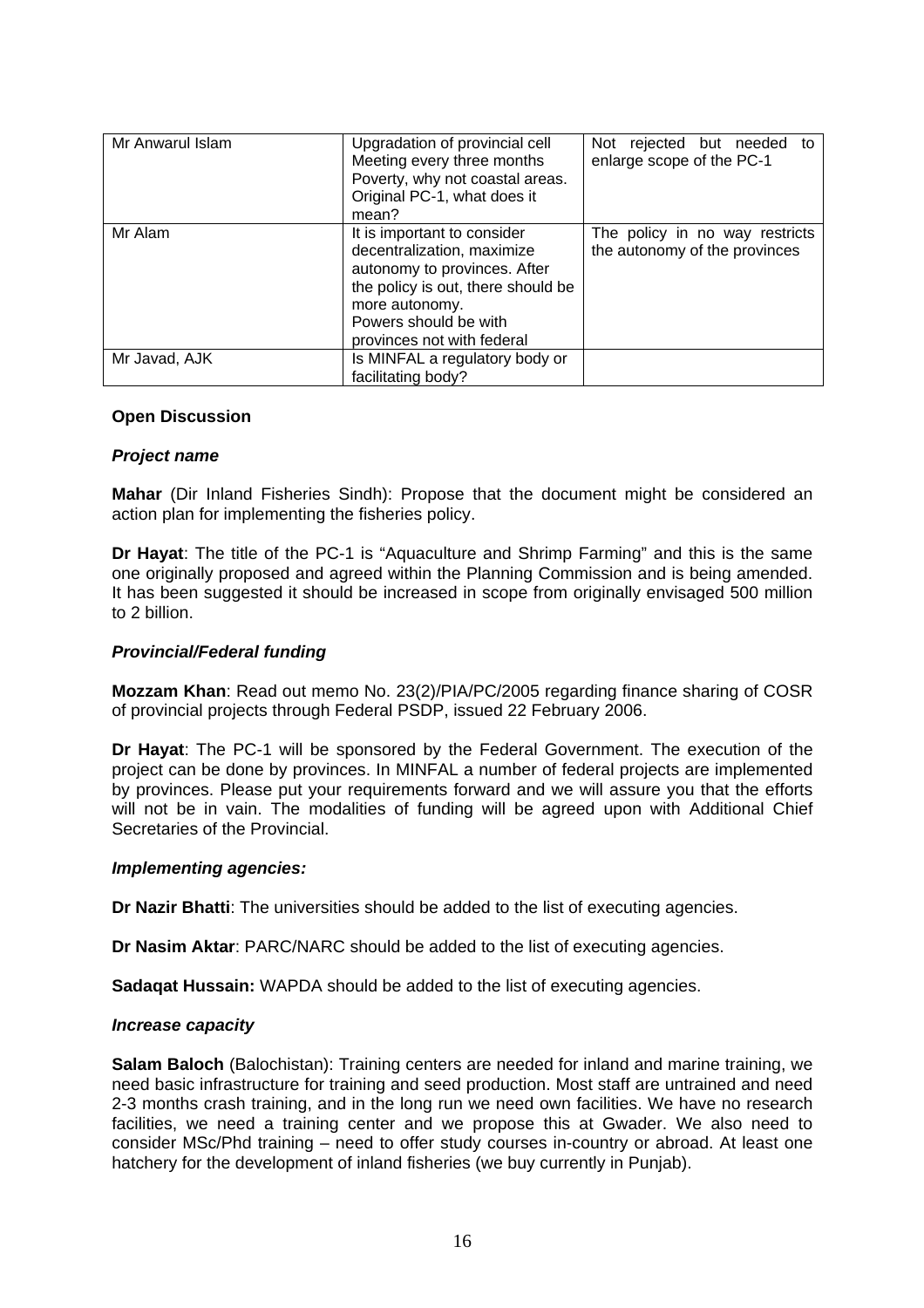**Anwaral Islam** (Sindh): DoFS we have given a proposal and it is incorporated.

**Mr Ayaz** (NWFP): Cold Training Center (Madyan) Warm Water Fisheries Training Center (Peshawar) need to increase the capacity of these training centers. Don't have any staff.

**Mr Zafdar Abas** (Punjab): Need sub-training centers and to increase research facility in Punjab.

**Javid Ayub** (AJK): No training or diagnostic centers. Need a hatchery in southern districts where good scope for fish including Mangala dam. There is need for more integration between fisheries departments.

**Sadaqat Hussain:** WAPDA had a Director Fisheries and trained manpower. The post of Director should be reinstated and upgrading of training to staff so as to meet the requirements of reservoirs in Pakistan.

**M Muozzam Khan**: There is a Fishers Training Center in Karachi but the center is understaffed. The major issue is not enough trainers or trainees. This needs to be expanded to include HACCP, international regulations. This is part of the medium term development center. Training should be extended to increase training on aquaculture.

**Nasim Aktar**: PARC/NARC have centers in Islamabad and in Gilgit we need to build human capacity in Fish Nutrition, Fish Genetics and Fish Health, Post harvest and value addition, processing, sport.

**Mahar**: Need to upgrade staff and facilities required for Inland Fisheries Training Centers at Thatta and Sakkur (water, soil, allied aspects) need upgrading.

**Mohammad Ayub Khan** (NWFP): 80% of Fisheries Department has been devolved to the District Government. So DA/TA will need to be supplied by the Federal Budget for training to be possible.

**Nasim Aktar**: (NB Law that new staff cannot go for training for 3-4 years after taking up service).

**Dr Hayat:** Provided a notification of formal decisions on feedback from the 1<sup>st</sup> draft PC-1 that the purchase of land should come from provinces.

**Nasim Aktar**: The scenario here is a Federal Government development project and Provincial regular budget. How can this be agreed?

**Javaid Ayub**: It should be written into the PC-1 that all staff costs should be transferred to non-development budget at the conclusion of the project.

**Salam Baloch**: After the project you need to provide a Project Completion Report a PC-4 and only thereafter are financial follow-on decisions made.

#### *Promotion of Fish Consumption and Fish Supply*

**Salam Baloch** (Balochistan): Is increased fish availability for poor people or others? Do we need cheap fish or a marketing campaign? We need aquaculture, a cold chain and value addition opportunities. Maybe boats with onboard processing and storage are needed. Tuna fish processing is a key need in Balochistan.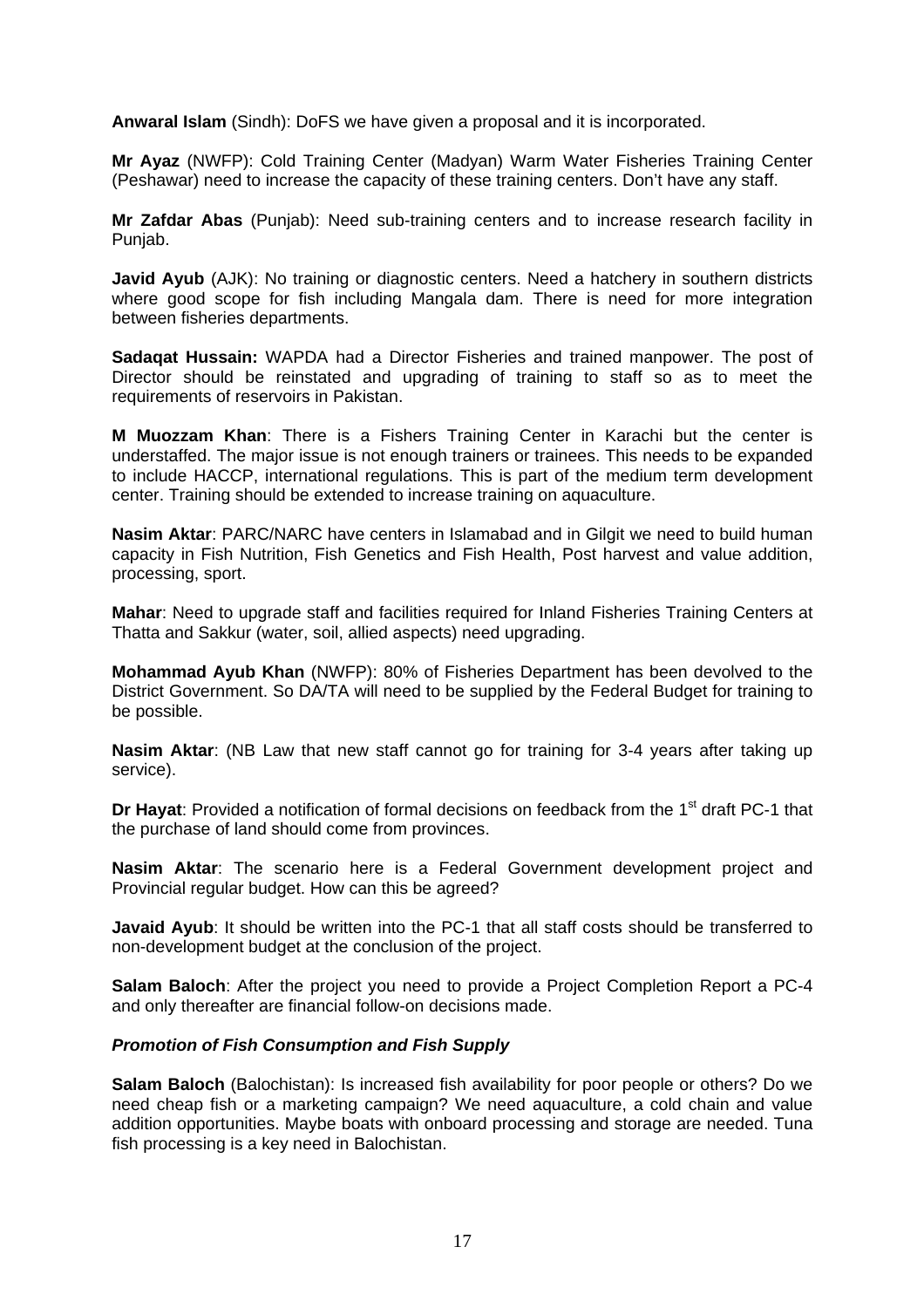**M. Ayub Khan** (NWFP): Sale centers near the rivers, but in June, July, August wild fish closed season but farmed fish can be sold.

**Nasim Aktar**: Supply needs to increase to satisfy 2.8% population growth rate, so fish supply needs to grow. Per capita income is increasing and there is evidence that this is increasing demand. We need 3.9% growth in fish production to maintain 1.9 kg/y/capita consumption.

**Mr Abbas** (Punjab): Fish is unavailable in remote areas. Need to have new markets in Punjab. There is a need to increase hygiene/standards and quality and address marketing and quality control.

**Dr Hayat**: The effort in Punjab proposed by the secretary was related to marketing not production.

**Raja Habib Ur Rehman** (Punjab): There is a need to increase hygiene/standards and quality and address marketing and quality control.

**Mr Mahar** (Sindh): There is culture and capture. We need to increase production the supply in inland and marine environments which are in decline. Fish is undersupplied in Sindh.

**Nazir Bhatti**: There is also biodegradation, drought, over fishing.

**M Muozzam Khan**: We had an FAO project on promotion but this was not considered the remit of MINFAL.

**Salam Baloch**: There is a Thai technology of raising fish in paddies.

#### *Optimal investment environments*

**Salam Baloch** (Balochistan): Shrimp promotion policy of GoB is approved. We will lease 15 ha to investors in selected areas for shrimp farming. Some investment is required there is a PAPB but there should be membership from banking side.

**M. Ayub Khan** (NWFP): Linkage to banks is vital.

**Mr Abbas** (Punjab): Soft loans are provided with 2% mark up. Laboratory for water and soil analysis are being constructed and disease diagnosis. There is a need for electricity subsidy. People demand subsidy, loans, and less price fish would increase consumption.

**Anwaral Islam** (Sindh): Soft loans should be adopted, exemption of duties and loans on equipment, water charges should be reduced. Identify areas for development.

**Dr Hayat**: What is progress on the land issue? We have written to the Chief Secretaries.

**Anwaral Islam** (Sindh): The Chief Minister has issued an instruction to the board of revenue.

**Nasim Aktar**: Many people are shy to produce bankable feasibility reports can this be supported.

#### *Alleviate Poverty*

**Dr Nazir Bhatti**: The fishermen are the poorest. There is a UNIFEM success story from Pakistan. Can we help such communities?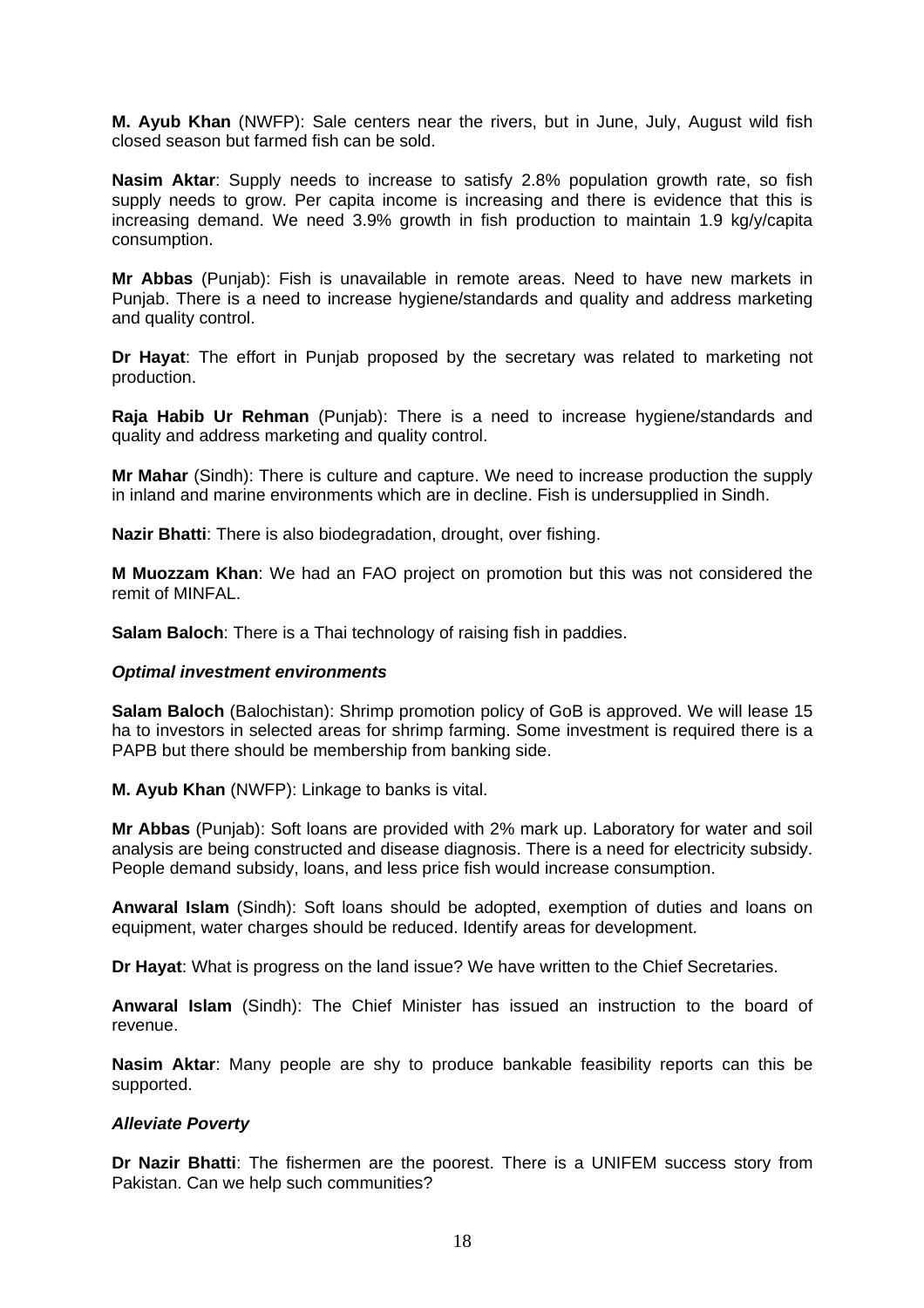**Mr Alam**: The investor friendly lease policy Balochistan (2000) is a good example. There is a 5 year rest period on financing, pond construction support is available. We should share it with others.

**Dr Hayat**: Are these 4 areas appropriate?

**Mr Abdur Rauf Kasi**: In Balochistan the only source of livelihood is coastal belt. The fishers need long-line fishing training. They need marketing support.

**Mr Noor** (Dir Fisheries): Water-logging and seepage area could be included in a poverty alleviation project, e.g., Sohbatpur, in Jaffarabad and Jhal Magsi in Balochistan.

**Dr Ayub** (Punjab) As you intensify there is employment for fishers. In the current budget we included a project to establish a cooperative to take the management of the water body on which they reside. We will be targeting two communities in the province. Most communities have dispersed but a big one remains at Chasma barrage (formally with WAPDA) and Taunsa barrage. Funding is now available we will soon begin this.

**Mr Mahar**: Saline ground water areas can be used in poverty alleviation.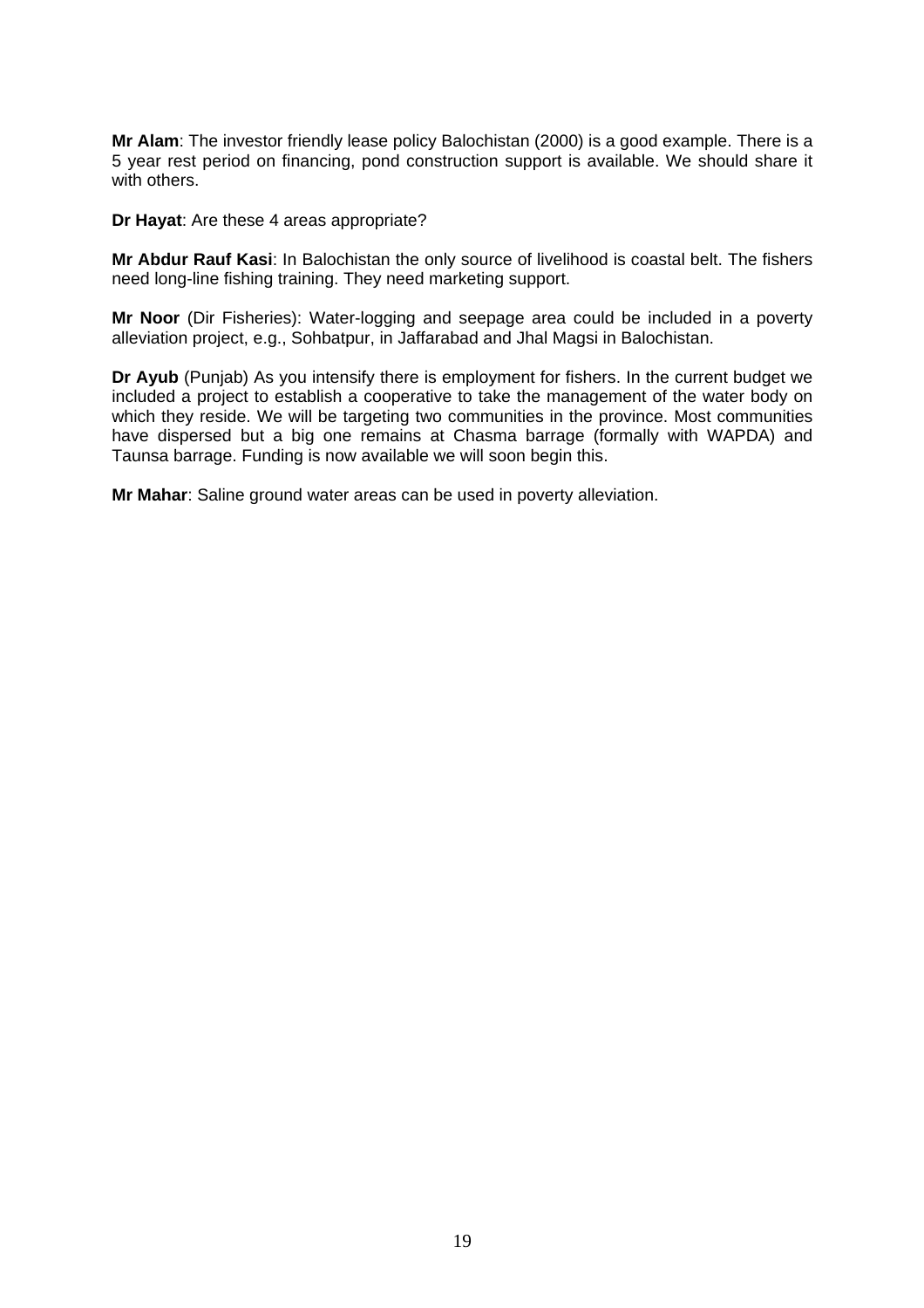## *Appendix 6 Comments from FAO and Punjab Department of Fisheries*

#### **Cecile Brugere's comments**

- 1. Add a table of contents, with sub-numbering, e.g. 1.1.2.1 if possible instead of just bold/italic sub-headings.
- 2. Throughout the document, ensure that it is "fisheries AND AQUACULTURE" policy/sector etc. [NB – although I am sure both were meant in 'fisheries', it is not systematically understood like this. Even at the time the TCP proposal was formulated, we had received complaints that only 'fisheries' was included in the title…]
- 3. p. 7; reword "By helping to implement the objectives of the new fisheries and aquaculture policy, priority areas…"
- 4. p.7: first bullet point, remove word 'sector'
- 5. p.8: some figures to adjust: 570,550 instead of 570,500 metric tonnes. Consumption: 2.1kg in 2003, and 16.0kg [NB – fish consumption has actually decreased!].
- 6. p.13 (section on project objectives and benefits): bold font for 'objectives', actual 4 objectives in boxed text, 'strategies' in bold too, to make it stand out.
- 7. p.14: Possibly add a sentence saying that the institutional set up proposed (FFC and PFAPB) is described more fully page 20 onwards.
- 8. p.17: Note re. legal and regulatory frameworks Nida's services may be needed on this, just to keep her in mind if required.
- 9. p.20 etc: Implementation arrangements. The description of the NFPIC should not be mixed with that of the FFC to state clearly the different role and function of these two different, yet related, bodies. Table 2: if possible, provide a brief outline (maybe in appendix) of what these people will do. Something should be said about the reporting/communications among the bodies and within them. What will be the relationship between the PFAPB and the districts?
- 10. p.28 Monitoring and Evaluation. Spell out SHG. Could the Fisheries intranet also be used to collect complaints/doleances from the public/primary stakeholders? If not, could a toll-free phone number be established and publicised to do so?
- 11. p.29: add at the end of the last paragraph on M&E: "….principles, with yearly auditing carried out by an external party". I think it is important to have an external evaluation. Budget provisions should be made for this purpose. I liked the section Sustainability and risk minimisation.
- 12. p.32 Supply impacts. Careful with the figures. According to FAO FishStat 2004: aquaculture production is 14,000mt (not 75,000!) and shrimp production (2004) is 70mt. How was the rise to 4,000mt estimated? This is unrealistic. Even with the anticipated 10% yearly increase in overall aquatic production, this would mean 163mt by 2010 (starting in 2004).
- 13. p.33 Demand impacts.  $1<sup>st</sup>$  sentence, replace 'fisheries' with 'aquatic'. Replace consumption figure by 2.1kg/pers/year (2003).
- 14. p.34 onwards: Cost Benefit analysis section. I liked it. Assumptions well spelt out.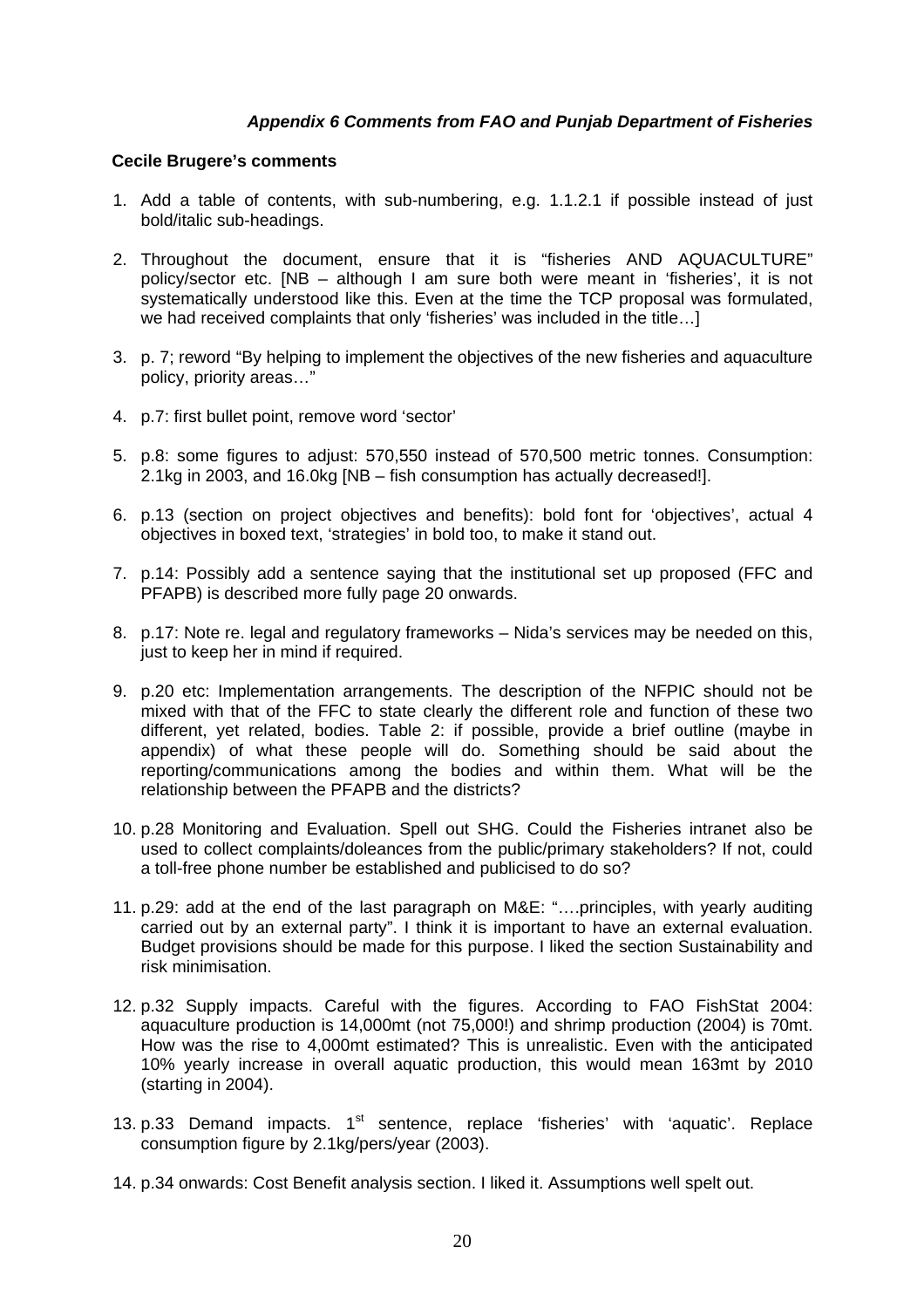- 15. p.37: … "even based on increases in export values alone, the project is expected to generate considerable benefits" in bold. That's key.
- 16. p.38: last bullet point. Is the project of a duration of 5 years to match with the Plan? Could it be any longer?
- 17. p.41: bold font for "wholly positive environmental impacts". At the end of this paragraph, add 1-2 sentences about sustainable aquaculture now following closely a number of environmental guidelines (e.g. of those recently published for shrimp farming) and that aquaculture can even be good for the environment by contributing to increased water productivity when integrated with other water uses, and the rehabilitation of derelict saline waterlogged lands. Next paragraph: after 'decision-makers' add "and private investors", after 'fisheries management' add "and aquaculture development".
- 18. p.42: what are the six other "components" referred to? The PFAPBs?
- 19. p.43, under section 14 Additional projects etc...: Add a sentence at the end: " It is recommended that, from now on, any other activity (e.g. donor-funded) be carried out under the general umbrella of the new Fisheries and Aquaculture Policy and in harmony with the activities proposed under this PC1. [to avoid the ad-hoc nature of any fisheries/aquaculture activity and ensure some cohesion and action towards the common and commonly-agreed goals, those of the policy].
- 20. p.44 Annexes. Provide a list. Regarding Annex 1, please refer to my comments on the initial NACA/Stream mission report of Graham.
- 21. Institutional assessment: I agree with Simon that not all the organigrams are needed and the overall annex could be shortened and contain more analytical text on how the current fisheries institutions could be strengthened. Also per his comment, I agree I should have provided a more analytical view of the institutions/boards etc found in other parts of Asia. Will correct that (if this annex is deemed to stay).

#### **Simon Funge-Smith comments**

There are references to the national policy document - but there is no real mention of its status. It would be very useful to add to the first place it is referred to, the level of endorsement or stage of endorsement which it is at.

Two impacts section: There is no reference to risks associated with the project. Actually there are serious risks of unregulated shrimp farming development, which might arise as a result of over-enthusiastic and unregulated development.

There are also some reasonably upbeat suggestions about the availability of fish, but needs to be provisioned that more fish availability does not necessarily make it cheaper. I think its fair to say that more fish is good and the economy will benefit form this, but avoid any mention of it significantly positively impacting the poor, other than any projections on employment that could be made.

Therefore the public awareness campaign, although good needs to be sensitive to the issues of price - Promote increased urban consumption for health is ok, but increased consumption to offset malnutrition assumes that fish can be substituted within existing family economy.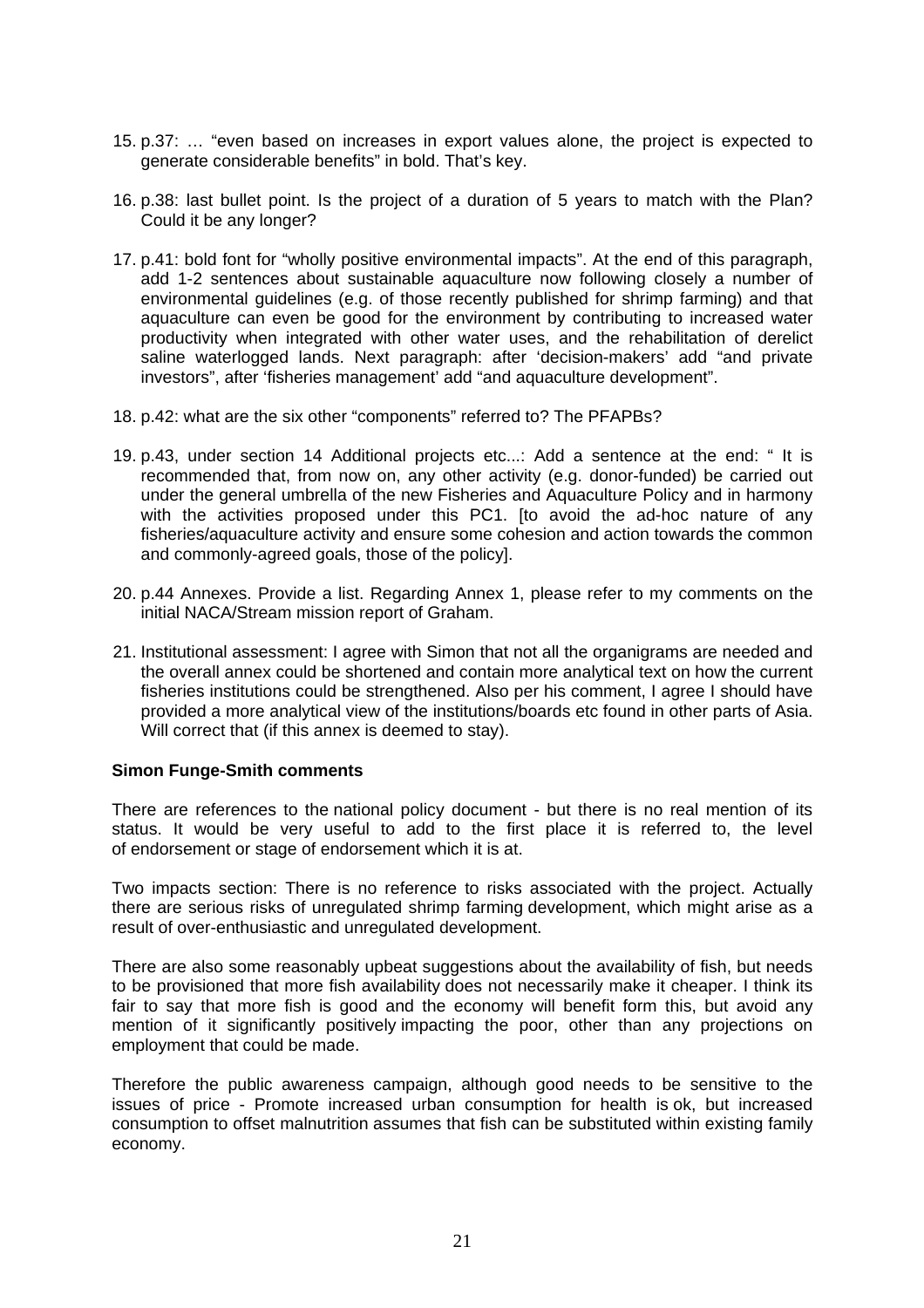Part of this strategy is to improve access to fish in a couple of pilot areas and this would be the more poverty focussed aspect - perhaps this needs to be more clearly elaborated.

Pakistan is clearly viewing its regional advantage in supplying the nearby gulf countries and therefore we can assume most of the development focus will be on export oriented production.

More detail still needed on training and communications.

I thought the direct reference to significant change was over specific to the document and remain unconvinced that this is going to be the best tool for the monitoring and evaluation activates. The basic issue I have is one of acceptance. It is one thing to use the method to account to a donor - M&E when you are using national budget and even investment funds will require a more cause-effect type of M&E to account for the use of finance. The MSC approach could be a useful meter of the overall performance of the programme in term of general opinion/satisfaction.

### **Melba Reantaso's comments**

 (1) Title - suggest another title which more clearly reflects what the project hopes to achieve; shrimp farming is within aquaculture; it will be good to have some consistency when refering to the policy (i.e., fisheries and aquaculture) in the title as well as throughout the document.

(2) Executive Summary - it will be good to have this section (one page) in order to grasp what the 119-page document is trying to convey; also a list of Annexes (total 9) and a clear separation of the Annexures to the main document will be useful.

(3) The main format of the PC is completely lost due to the lengthy information in some of the sections; I think some of the information can be presented in a more concise manner and other details can be appended as Annex (with clear reference to the main text). Presenting a crisp document is always good for various reasons (easy reading, reflects careful analysis and clear thinking, etc.)

(4) Section 4 (page 3). Perhaps it may be good to include the reason/s why or the basis why the original PC-1 (adding some reference on the title (shrimp aquaculture development??) and when it was submitted, who drafted it) was not accepted by the government (date or what circumstance) or alternatively put more details on page 11 at the Background section. Some bits of information were already indicated in page 86, if this can be highlighted in Section 4 and page 11 rather than just appearing as part of an Annex.

(5) Background - page 11 - first sentence - suggest to change it to reflect that there are existing fisheries and aquaculture policies at least at provincial level (which became the basis, to some extent, for the national policy development resulting from the TCP) and to not categorically say that there is no national policy. I think every country has some form of policy.

(6) Page 13, 2nd paragraph - strong statement and biased towards the new policy. Suggest to clarify somewhere in the document what is the current status of the Fisheries and Aquaculture Policy that was presented during the national workshop in May 2006, some information indicated on page 84 - that the document was submitted to MINFAL for onward presentation to cabinet; and perhaps to further indicate whether an approved policy is required before PC submission, or it can go ahead even with the official approval of the policy.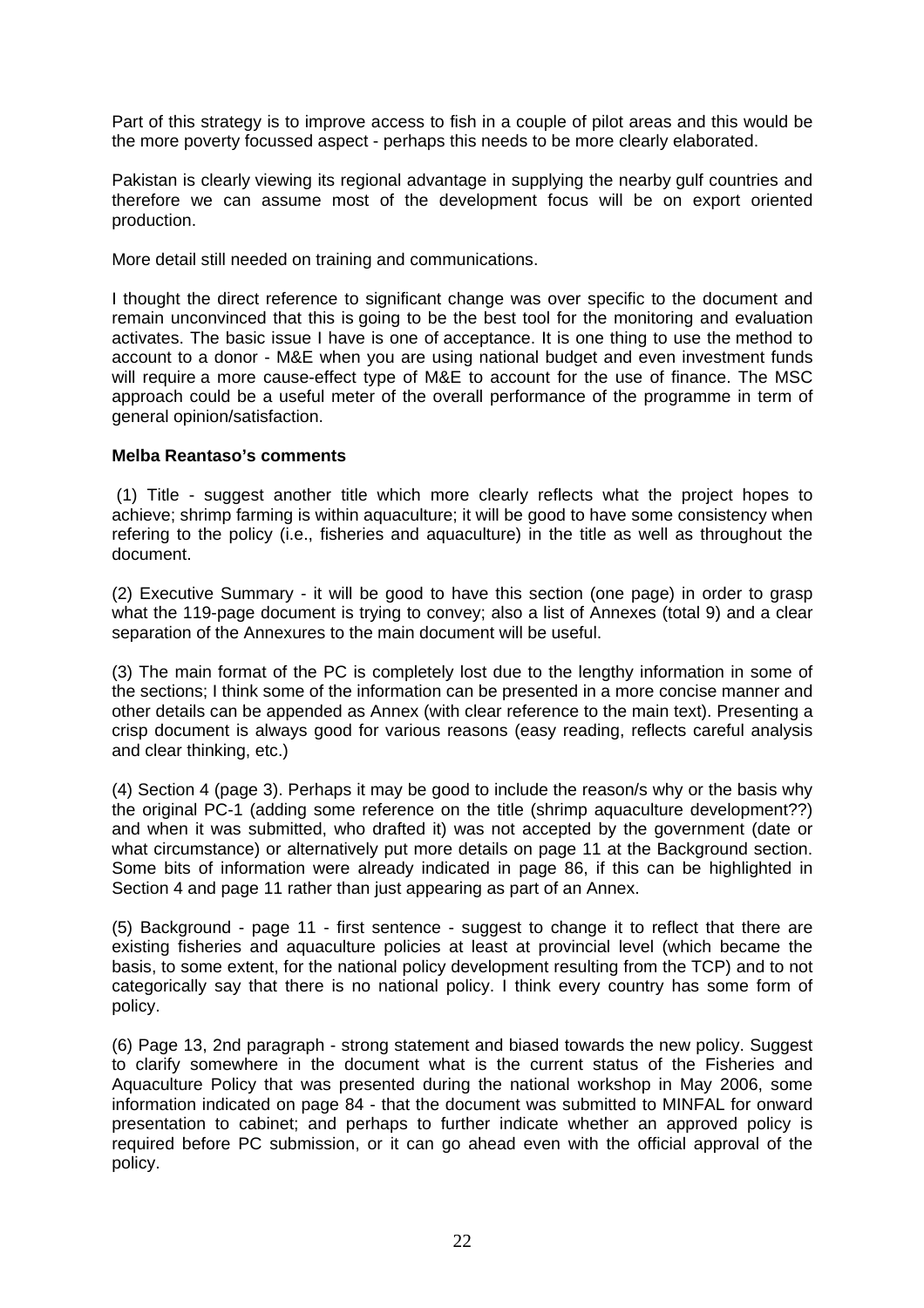(7) Three of the four strategies (also the objectives of the project, refer to page 6) listed that are expected to achieve the project objectives have references to some projects listed as Annexes. For example:

Strategy a (Capacity building) - Annex 7 Aquaculture and Fisheries Policy Implementation Advisory

Strategy b (Promote fish consumption and fish supply in Pakistan - Annex 8 (Marketing Study to Increase Processing, Value-Addition and Marketing of Aquaculture and Fisheries Products)

Strategy c (Facilitate an optimal environment for investment) - Annex 7 Strategy d (Poverty alleviation) - long treatment on implementation arrangements through the administrative bodies (NFPIC, FFC, FAPB) - pages 18-27 - difficult to see how this could be achieved, can this be more explicitly explained in the document?

Although one of the identified strategy is capacity building and Annex 1 provided a detailed institutional assessment of the various provincial and federal departments, undertaken through questionnaires and meeting, it is still difficult to see in the document how capacity building will be achieved by the Project. Suggest to include a brief summary of the institutional analysis, stating the objective/s of the assessment, method/s used and main conclusions (similarities and uniqueness, key priority areas which need to be addressed by the PC, etc.)

(8) Reference to UTF on pages 17, 18, 26, 105, perhaps it will be good to have a footnote on the first mention of UTF, what it means, something like below:

UTF stands for Unilateral Trust Fund which are technical assistance projects financed by recipient countries themselves from their own national resources or from loans, credits and grants made by International Financing Institutions. You may further add this - In May 2005, an FAO UTF Mission was deployed to Pakistan to explore the possibility of a UTF on "Agro-Processing and Agri-Business Enterprise Development and Knowledge Sharing in Livestock, Aquaculture, and Horticulture". The Aquaculture component of this original UTF proposal will be addressed in this current PC-1 proposal as a result of new developments and updated priorities of the Government of Pakistan, etc. - to further add what is the relationship of a PC and a UTF - something like this.

(9) Annex 7 (pp 105-108)- Aquaculture and Fisheries Policy Implementation Advisor - no comment, FIPP will be better placed to comment on this; but on Activity 3.1. again a mention of UTF - 'UTF Components 1 and 2' - which is not clear. It is confusing at this stage to refer to a UTF that does not exist. The only UTF document that exist is the one officially submitted in July 2005, which, as everyone knows, did not progress very far.

(10) Annex 8 (pp 109-113)- Marketing Study to Incerase Processing, Value Addition and Marketing of Aquaculture and Fisheries Products - suggest to seek FIIU's comment (refer to email of Dr Lahsen dated 06/10/2006).

(11) Annex 9 (pp 114-119) - Feasibility Study and Promotion of Shrimp Culture Development in Coastal Areas of Sindh and Balochistan Provinces. There is no reference of this Annex 9 in the main text - please check. I have no further comment on Annex 9 - I think it covers some of the major areas in Sub-Project 2 (Master Plan for Shrimp Culture Development in Coastal Areas of Sindh and Baluchistan Provinces) of the original UTF now with a slight dent on the current focus of the PC on feasibility, dissemination of BMPs, etc. vs the original concept of a Master Plan (consisting of feasibility, pilot operation and business and marketing plans). I am not sure at this stage, at least for the shrimp aquaculture development component, whether the future UTF will be a 'cut and paste' job from the current PC. But this will come much later when a decision has been reached.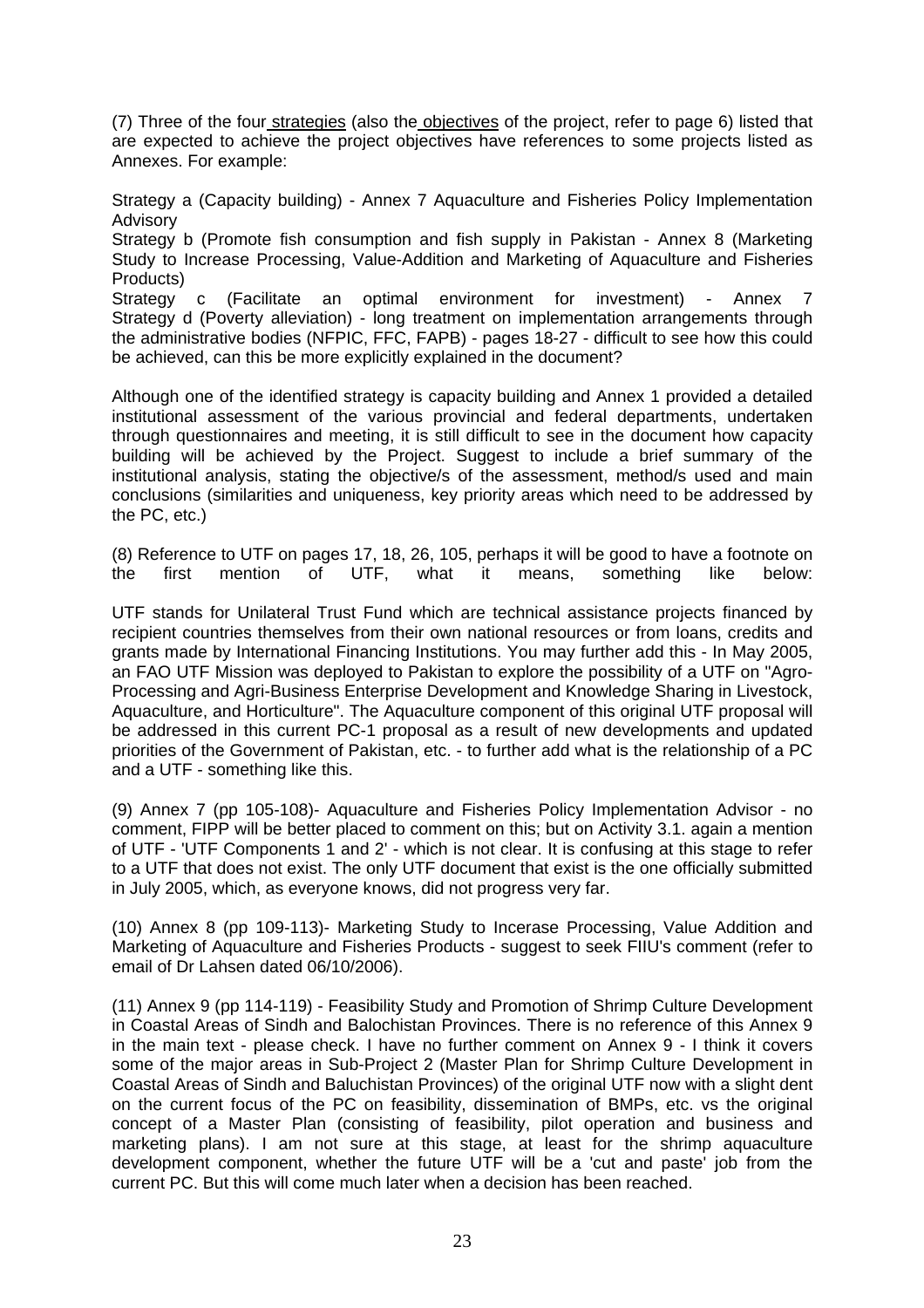(12) List of references or documents used - this is really optional - it is always useful to have a list of references or document citation either at the end or presented as footnotes

FIRI will eagerly await for an endorsement of the current PC and perhaps eventual request for UTF if this will be the preferred mechanism for funding by GOP. I imagine that FIPP, FIIU, RAPA and FIRI will provide assistance with UTF development and implementation (backstopping, screening/clearance of consultants, monitoring, etc.) if necessary and appropriate. I will wait for the outcome/s of this October National Workshop as basis for preparing a 'Note for File' concerning the fate of the original UTF (July 2005).

### **Dr Mohammad Ayub, Mr Safdar Abbas Comments**

Your letter referred above has been examined. It is noted that it is not a PC-I in true sense. After few initial pages it is a report of consultant. Further this document (PC-I) was not presented in meeting or workshop earlier hence no discussion was held on it.

You are requested to intimate the approval status of the fisheries policy so that further steps may be taken on it.

However, the other comments on the document are as under:

i) The project objectives are acceptable but these need to be spelled out at micro level as per the P.O and A.P.Os of the fisheries policy document already cleared by the MINFAL.

ii) The ways and means for achieving the specified objectives also need to be adequately and clearly addressed.

iii) It is felt that there is repetition of the objectives in the PC-I.

iv) The proposed strengthening of the Federal Fisheries Commissioner-rate is a separate issue which should not be amalgamated with Federal Fisheries Cell (FFC). This FFC should be an independent body under the direct administrative control of MINFAL having fisheries technocrats (one from each province) and policy planning/economic experts, statistician and programmer etc.

v) The constitution of the National Fisheries Policy Implementation Committee (NFPIC) and Provincial Board need reconsideration to make them more reasonable, supportive and simple.

vi) The basis of computation of IRR, NPV and BCR are lacking in the document.

vii) The cash flow statement has not been annexed with the PC-I as well as to support the financial and economic analysis etc.

viii) The financial and physical details of each component of the project need to be elaborated on yearly basis and above annexure with the PC-I as supporting documents

ix) There would be some in-direct benefit and cost of the project for which the economic analysis needs to be computed as an economic impact of the project rather then the financial analysis.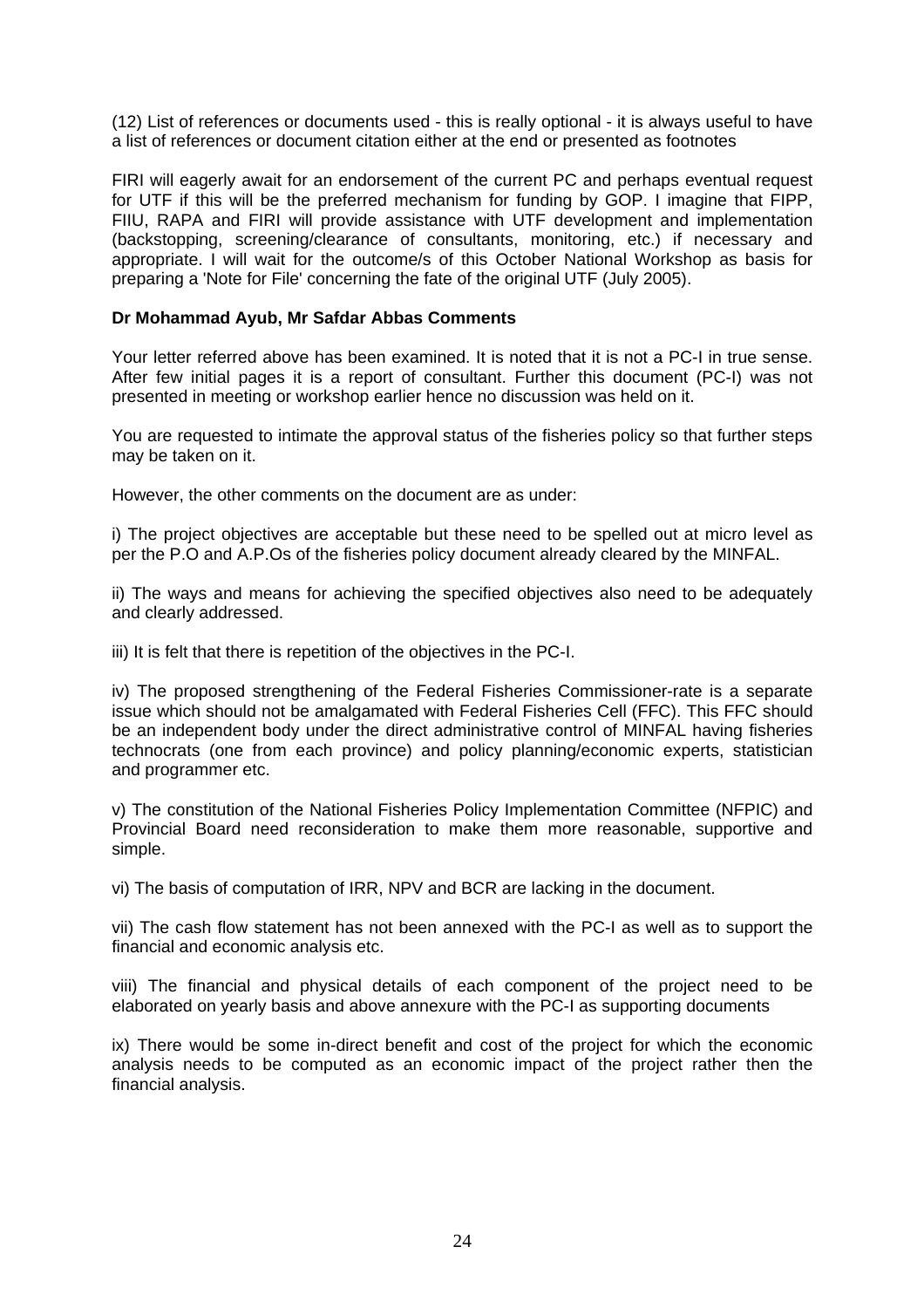### *Appendix 7 Comments from Sindh Government*

The project envisages the following objectives:

- 1. Increase capacity of provincial and federal fisheries organizations to implement the national fisheries policy
- 2. Promote fish consumption and fish supply in Pakistan
- 3. Facilitate an optimal environment for investment, and
- 4. Alleviate poverty

The views on the above obiectives are:

- 1. The department agree with the organogram proposed in the PC-1 from page 51 to 61 in order to implement the National Fisheries Policy. The department propose to update the Training Institute at Chilya Thatta and Mandodeso Sukkar by providing diagnostic facility, water and soil analysis facility, FCR, genetical improvement, feed/nutritional facilities and any other improvement proposed by the Consultant. The officers of the Department may be provided short term and long term training which may include Post graduation studies in different fields of aquaculture.
- 2. In order to increase fish consumption and fish supply in Pakistan, the Department propose that the existing large water bodies from where the production has decreased tremendously due to continuous drought which resulted in nonreplenishment of the natural seed stocks which may now be stocked with seed by establishing a network of fish hatcheries and nurseries at the sites. Is it further propose that production from the fish farm which is spread over an area of 1000,000 acre and at present running on extensive method may be upgraded by introducing semi-intensive methods by setting up of feed mill. This will result in increasing the fish production (as already recommended in by Mr M Pedini, an FAO consultant at page 11 and 12 in his report No 03/063/CP –Pak dated 28 November 2003).

In addition to the above it is also propose that an area of 300,000 acre lying idle in the coastal area and the water area which has been converted in saline water in the Sindh Province may be develop into finfish/shellfish culture area after preparation of a detail master plan with the help of well reputed international consultants. The existing fish marketing may be upgraded so as to maintain the quality of fish for local consumption which will fetch the higher price.

All the above steps will increase fish consumption, fish supply and also poverty alleviation.

3. In order to facilitate an optimal environment for investment it is proposed as under:

i. Loaning facility may be provided on soft team on the pattern of Punjab

ii. Bulldozers/excavators may be provided to private farmers on agriculture rate

iii. Exemptions of duties and taxes on machinery and equipment to be imported for aquaculture

iv. Under the project model/demonstration fish/shrimp may be established to prove the viability and profitability to attract the investors

v. The investor friendly Baluchistan land lease policy of 2000 may be adopted as a model which covers technical and financial assistance including micro financing at low rates with five years grace period (copy of policy enclosed at Annexure "A" [with Junaid]).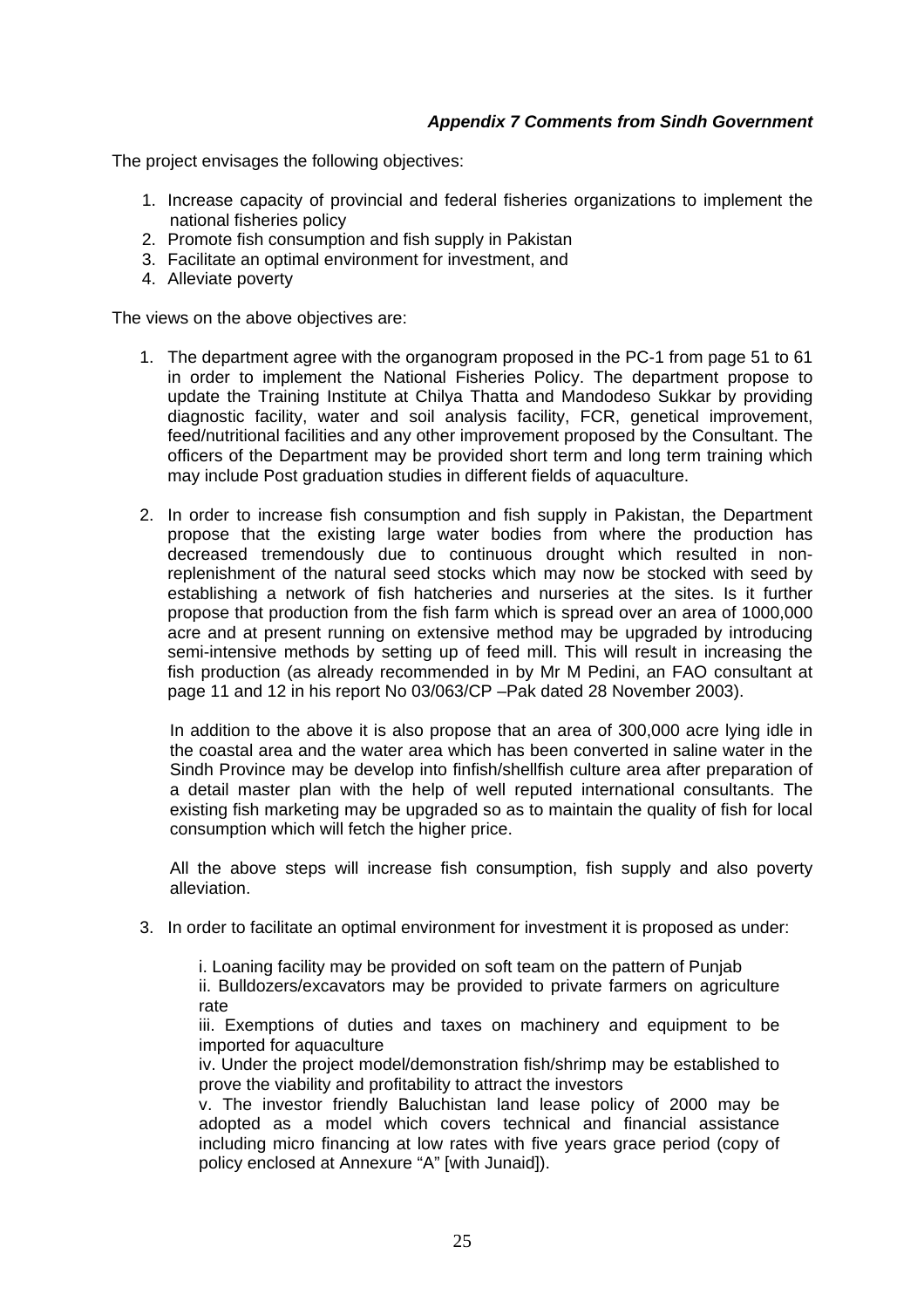4. As for the poverty alleviation it is stated that if the proposal given at #2 above is implemented then it will increase the per capita consumption and reduce poverty alleviation as well as improve socio-economic conditions of the poor farmers.

The overall comments on the proposed PC-1 are as under:

- I. The PC-1 should exclusively deal with the aquaculture and shrimp farming pointed out during the workshop may not be amalgamated with the other part, i.e., private sector investment and policy implementation in the fisheries for poverty alleviation and food security.
- II. The rough cost estimate prepared by the Pak PWD Department for the civil work under the project amounting to Rs 26,526,000 for each station will be included in the PC-1.
- III. Funds during the development phase may be provided by the Federal Government, however the land will be provided by the Sindh Government.
- IV. National fisheries policy and Implementation Committee (NFPIC) should have adequate nomination from private sector.
- V. NFPIC member should be by designation and not by name.
- VI. Excess member from MINFAL may be excluded except Secretary and FDC.
- VII. FDC should act as a secretary of the NFPIC.
- VIII. Director Fisheries Inland and Directorate Research and Development may be included as a member of Provincial Fisheries and Aquaculture Promotion Board (PFAPB).
- IX. Director Fisheries (Inland) may act as a secretary to PFAPB.
- X. Terms of Reference of the PFAPB prepared are enclosed at Annexure "B" [with Junaid].
- XI. Draft Terms of Reference for recruitment of the Consultant may be discussed and approved with the consultation of respective provinces.

It is further pointed out that the policy discussed in the month of May 2006 with the consensus of all the stakeholders clearly state at page 21 "creation of fisheries and aquaculture policy implementation body" and at page 28 and 55 "creation of separate position of secretary fisheries and director general fisheries has been deleted from the final version prepared in June 2006 without assigning any reason may be incorporated.

## NB

- 1. The Federal Secretary during May 2006 has stated that the Provincial Fisheries Board (PFB) may be established on the pattern of Livestock Dairy Development Board, which is running successfully and handsome amount would be placed at the disposal of PFB for providing loan to investor and also cost of consultancy and for redressal of issues impeding the development.
- 2. In the minutes of presentation to the Prime Minister at serial no. 3, it is stated that the Federal Government will help Baluchistan in this regard. It is proposed that the Sindh may also be helped by the Federal Government.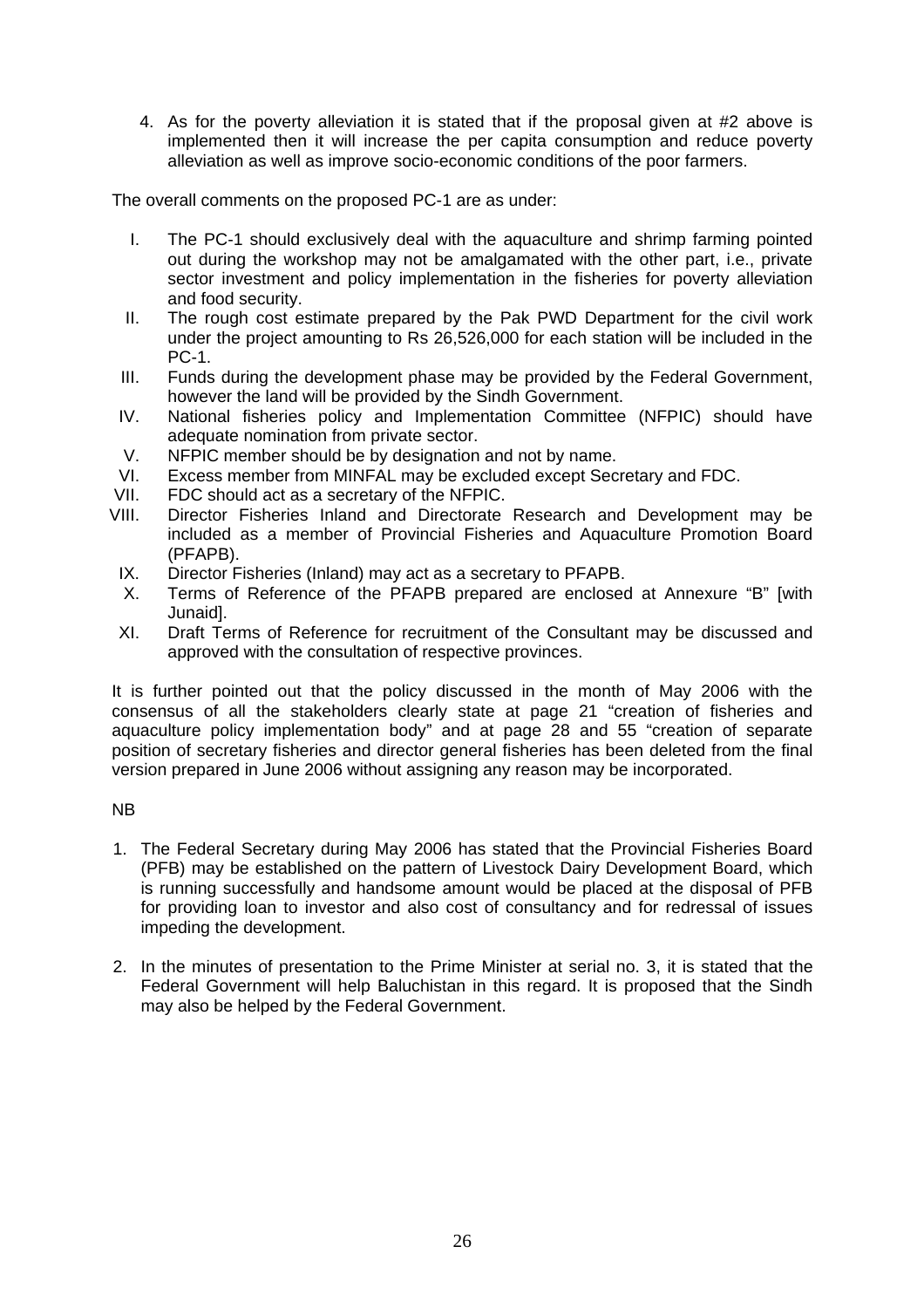## *Appendix 8 Project Suggestions from Balochistan, Sindh, MFD, PARC and Universities*

## Balochistan component

| Sr.<br>No      | 0f<br>Name<br>component      | project/     | Location    | Cost             |           |             |               | Reference<br>with<br>policy<br>strategy<br>and<br>document |
|----------------|------------------------------|--------------|-------------|------------------|-----------|-------------|---------------|------------------------------------------------------------|
|                |                              |              |             | Civil            | Establish | Operational | Total         |                                                            |
|                |                              |              |             |                  |           |             | Remarks       |                                                            |
| $\mathbf 1$ .  | Establishment                | inland<br>0f | Jafferabad/ | Will be provided |           |             | 52 millions   | 1A2.1                                                      |
|                | fish hatchery                |              | Naseerabadd |                  |           |             |               |                                                            |
| 2              | Provision of inland training |              | DM Jamali   |                  |           |             | 200 millions  | C <sub>1.2</sub>                                           |
|                | center                       |              |             |                  |           |             |               |                                                            |
| 3              | Establishment of Research    |              | Pasni       |                  |           |             | 98 millions   | D 1.2                                                      |
|                | station                      |              |             |                  |           |             |               |                                                            |
| $\overline{4}$ | Shrimp farming               |              | Gwater/     |                  |           |             | 98.5 millions | 1B3.2                                                      |
|                | Model farm                   |              | Jewani      |                  |           |             |               |                                                            |

**Training** 

|    |                                                                            | To whom                                        | How many        | By whom                                                          | <b>With</b><br>what<br>cost | Reference with<br>policy<br>and<br>strategy<br>document |
|----|----------------------------------------------------------------------------|------------------------------------------------|-----------------|------------------------------------------------------------------|-----------------------------|---------------------------------------------------------|
| 5  | training for<br>Special<br>tuna<br>catch,<br>handling<br>and<br>processing | For fisherman                                  | 1000<br>persons | Trainer will<br>import<br>to<br>impart<br>training               | 15 millions                 | C <sub>1</sub>                                          |
| 6  | Crash training program                                                     | In.<br>service<br>untrained staff<br>(BPS 6-9) | 200             | In country<br>training by<br>MFD.<br>and<br><b>DOF</b><br>Punjab | 5 million                   | C <sub>1</sub>                                          |
|    | Short term training                                                        | (BPS 16-17)                                    | 35              | Do                                                               | 2.5 million                 | C 1, C1.14                                              |
| 8  | Post graduation Training                                                   | 2 PhD<br>4 MSc                                 | 6               | Abroad                                                           | 15 million                  | C <sub>1</sub>                                          |
| 9  | Study tours/ visits                                                        | In service staff                               | 10              | Abroad                                                           | 10 millions                 | C <sub>1.9</sub>                                        |
| 10 | Exposure visits for line<br>ministries personals                           | For P & D and<br>others                        | 15              | In country                                                       | 1 million                   | C <sub>1.9</sub>                                        |
| 11 | Training and consultancies                                                 | <b>UTF</b><br>2<br>Proposals                   |                 |                                                                  |                             | C<br>A5.2,<br>1,<br>A5.4,<br>2A3.7,<br>2B2.4            |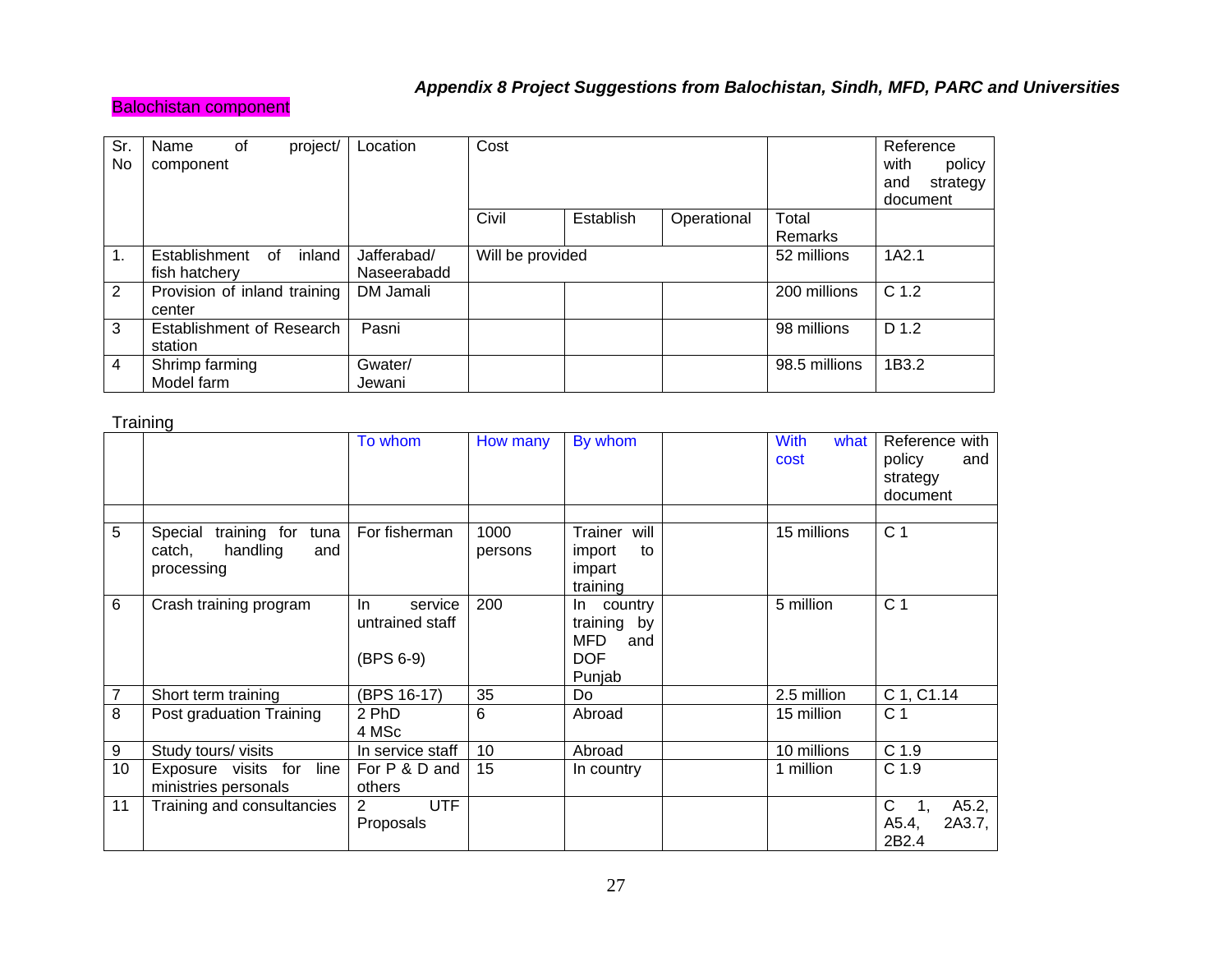## For Sindh

| Ref. | Sr.<br>No | of<br>project/<br>Name<br>component                                                            | Location                                                                                       | Cost       |           | Reference<br>with<br>policy<br>and strategy<br>document |                  |              |
|------|-----------|------------------------------------------------------------------------------------------------|------------------------------------------------------------------------------------------------|------------|-----------|---------------------------------------------------------|------------------|--------------|
|      |           |                                                                                                |                                                                                                | Civil      | Establish | Operational                                             | Total<br>Remarks |              |
|      | 1.        | Aquaculture and shrimp<br>farming<br>Model farms                                               | Badin<br>(zero<br>shah<br>point,<br>Bandar, ) keti<br>Bandar                                   | 79.5780    |           | 53.097                                                  | 152.6753         | 1B3.2,       |
|      |           | Reactivation<br>and<br>rehabilitation<br>0f<br>demonstration<br>shrimp<br>farming              | distt.<br>Garho<br>Thatta                                                                      | 15 million |           | 5                                                       | 20 million       | 1B3.1        |
|      | 3         | Demonstration<br>of<br>shrimp/fish farm in saline<br>public waters<br>logged<br>areas in Sindh | Thatta, Badin,<br>Mirpurkhass,<br>Hayderabad,<br>Sanghar,<br>Ummerkot,<br>Khairpur,<br>Larkana | 10         |           |                                                         | 15 million       | 1B3.2, 1A3.3 |
|      | 4         | Reactivation of training<br>center                                                             | Chillya<br>and<br>Sukkur                                                                       |            |           |                                                         | 20 million       | C1.1         |
|      | 5         | Introduction of cat fish<br>culture in Sindh                                                   |                                                                                                |            |           |                                                         | 15 million       | 1A3.1        |
|      |           | Introduction<br>feed<br>0f<br>technology<br>for<br>carp,<br>tilapia and shrimp.                |                                                                                                |            |           |                                                         | 45 million       | 1A.2, 1B.2   |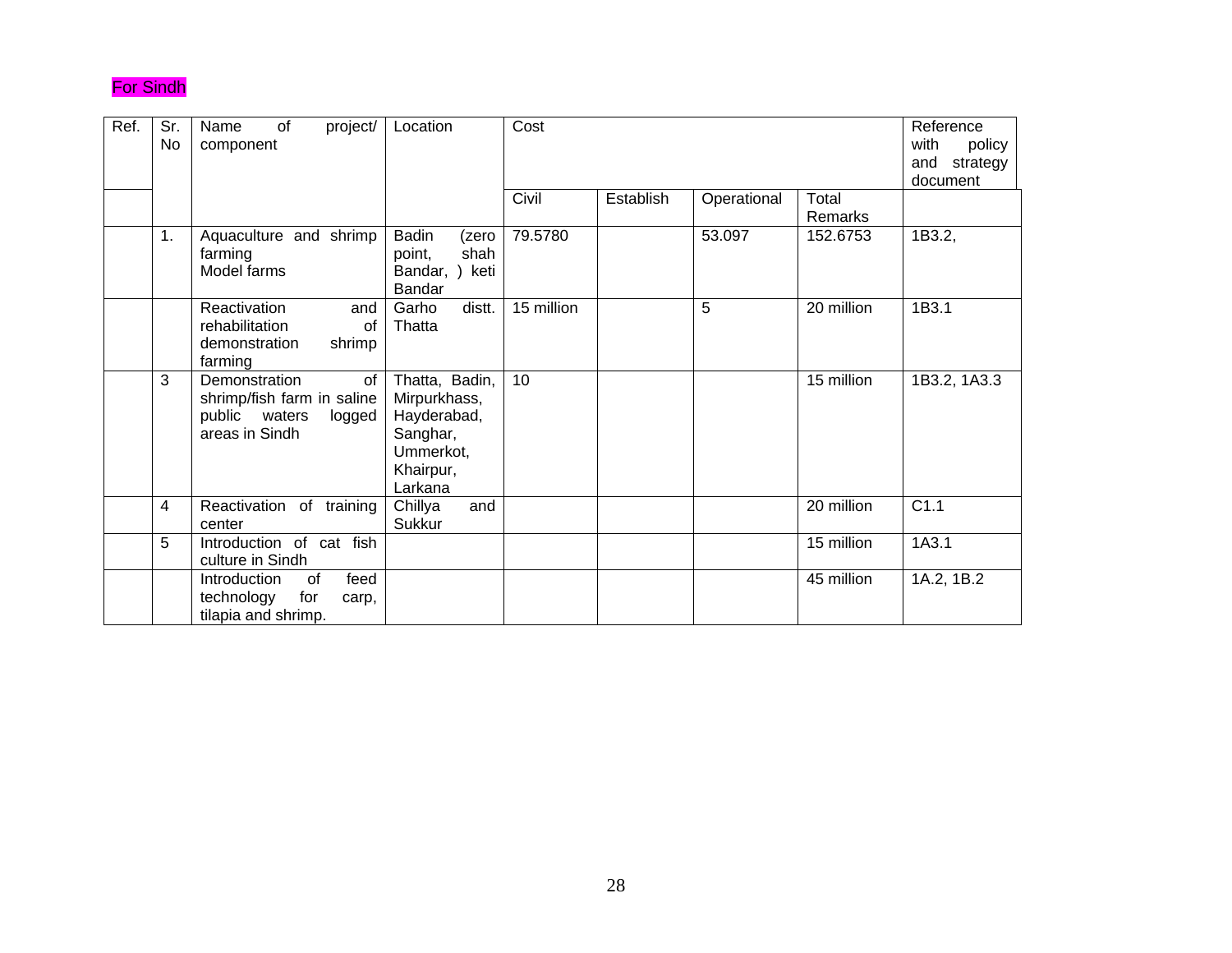**Training** 

| Trainer will<br>Special training for tuna<br>For fisherman<br>2000<br>20 millions<br>handling<br>catch,<br>and<br>import<br>to<br>persons<br>impart<br>processing<br>training<br>(BPS 9-17)<br>4<br>100<br>3 million<br>Short term training<br>for<br>Do<br>marine and Inland<br>2 PhD<br>5<br>6<br>15 million<br>Abroad<br>Post graduation Training<br>for marine and Inland<br>4 MSc | Reference<br>with<br>policy<br>and<br>strategy<br>document    |
|----------------------------------------------------------------------------------------------------------------------------------------------------------------------------------------------------------------------------------------------------------------------------------------------------------------------------------------------------------------------------------------|---------------------------------------------------------------|
|                                                                                                                                                                                                                                                                                                                                                                                        | C <sub>1</sub>                                                |
|                                                                                                                                                                                                                                                                                                                                                                                        | C <sub>1</sub>                                                |
|                                                                                                                                                                                                                                                                                                                                                                                        | C 1, C1.14                                                    |
| 6<br>20 millions<br>20<br>Study tours/ visits<br>In service staff<br>Abroad                                                                                                                                                                                                                                                                                                            | C <sub>1</sub>                                                |
| 10 <sup>°</sup><br>Preparation of master<br>25 millions<br>plan for the development<br>coastal aquaculture<br>of<br>including<br>spatial<br>mapping, design of water<br>supply and drainage<br>pattern,                                                                                                                                                                                | $\mathsf{C}$<br>A5.2,<br>2A3.7,<br>A5.4,<br>2B <sub>2.4</sub> |

## For MFD

| Ref. | Sr.<br>No | Name<br>componet | 0f |    | project/ | Location | Cost  | Reference<br>with<br>policy<br>strategy<br>and<br>document |             |         |      |
|------|-----------|------------------|----|----|----------|----------|-------|------------------------------------------------------------|-------------|---------|------|
|      |           |                  |    |    |          |          | Civil | Establish                                                  | Operational | Total   |      |
|      |           |                  |    |    |          |          |       |                                                            |             | Remarks |      |
|      |           | Reactivation     |    | 0f | the      | Hawksbay |       |                                                            |             | 38      | 1B.3 |
|      |           | hatchery complex |    |    |          | Karachi  |       |                                                            |             |         |      |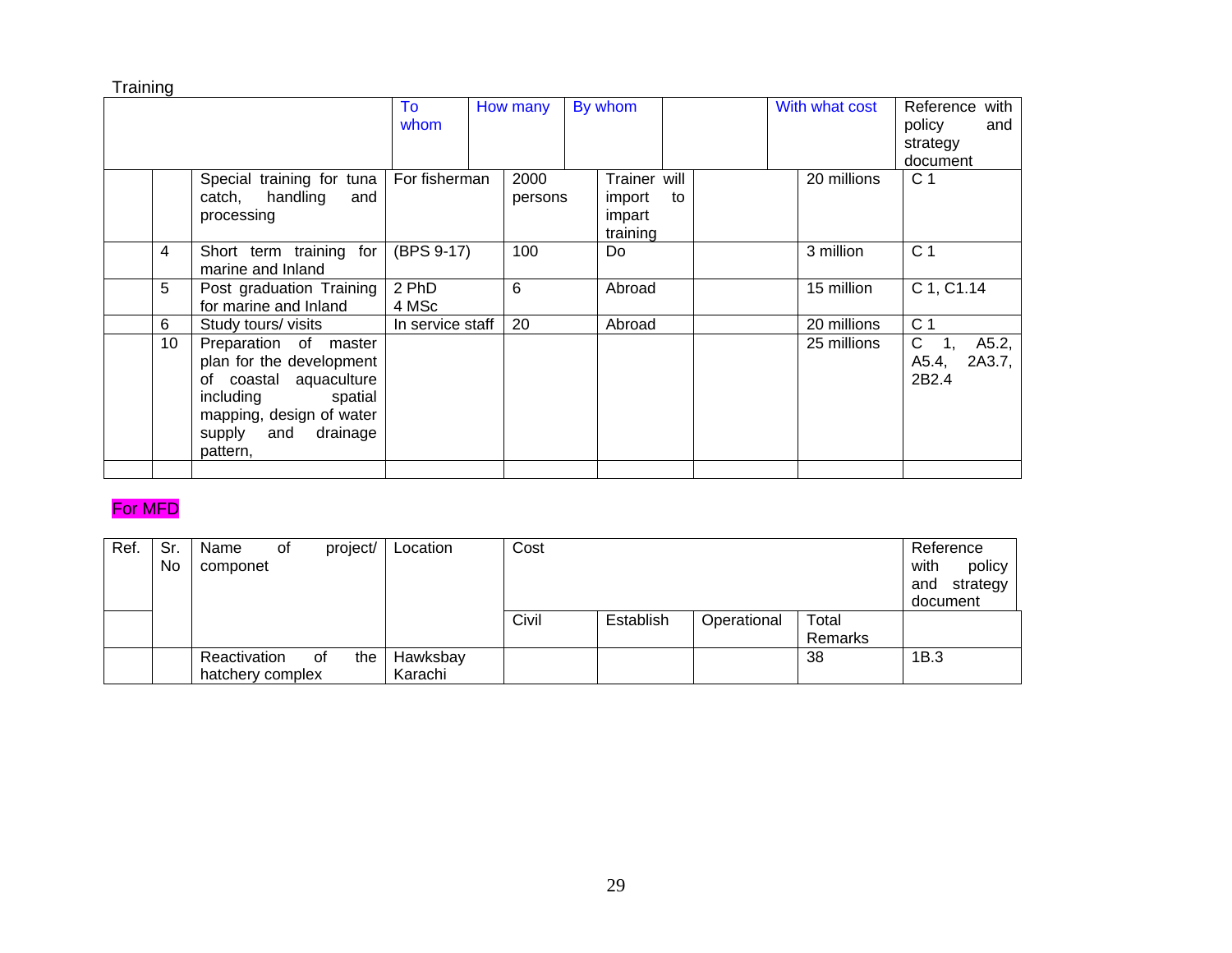| Training |   |                                                   |                  |          |         |                             |                                                         |
|----------|---|---------------------------------------------------|------------------|----------|---------|-----------------------------|---------------------------------------------------------|
|          |   |                                                   | To whom          | How many | By whom | <b>With</b><br>what<br>cost | Reference with<br>policy<br>and<br>strategy<br>document |
|          |   |                                                   |                  |          |         |                             |                                                         |
|          |   |                                                   |                  |          |         |                             |                                                         |
|          |   |                                                   |                  |          |         |                             |                                                         |
|          | 4 | Short term training for<br>marine and Inland      | (BPS 9-17)       | 20       | Do      | 0.8 million                 | C <sub>1</sub>                                          |
|          | 5 | Post graduation Training<br>for marine and Inland | 2 PhD<br>4 MSc   | 6        | Abroad  | 15 million                  | C 1, C1.14                                              |
|          | 6 | Study tours/visits                                | In service staff | 20       | Abroad  | 20 millions                 | C.1                                                     |
|          |   |                                                   |                  |          |         |                             |                                                         |
|          |   |                                                   |                  |          |         |                             |                                                         |

## PARC Component

| Ref. | Sr.<br>No. | project/<br>Name<br>of<br>component                                | Location                        | Cost  | Reference<br>with<br>policy<br>and strategy<br>document |             |                  |                  |
|------|------------|--------------------------------------------------------------------|---------------------------------|-------|---------------------------------------------------------|-------------|------------------|------------------|
|      |            |                                                                    |                                 | Civil | Establish                                               | Operational | Total<br>Remarks |                  |
|      |            | Pelleting feed mill                                                | <b>NARC</b>                     |       |                                                         |             | 56               | 1A.2             |
|      |            | Saline area aquaculture  <br>with low income farmer<br>partnership | South Punjab                    |       |                                                         |             | 3 million        | 1A3.3            |
|      |            | Upgradition at<br>three<br>Aquaecological research<br>units        | NARC,<br>KARINA,<br><b>SARC</b> |       |                                                         |             | 18               | D <sub>1.2</sub> |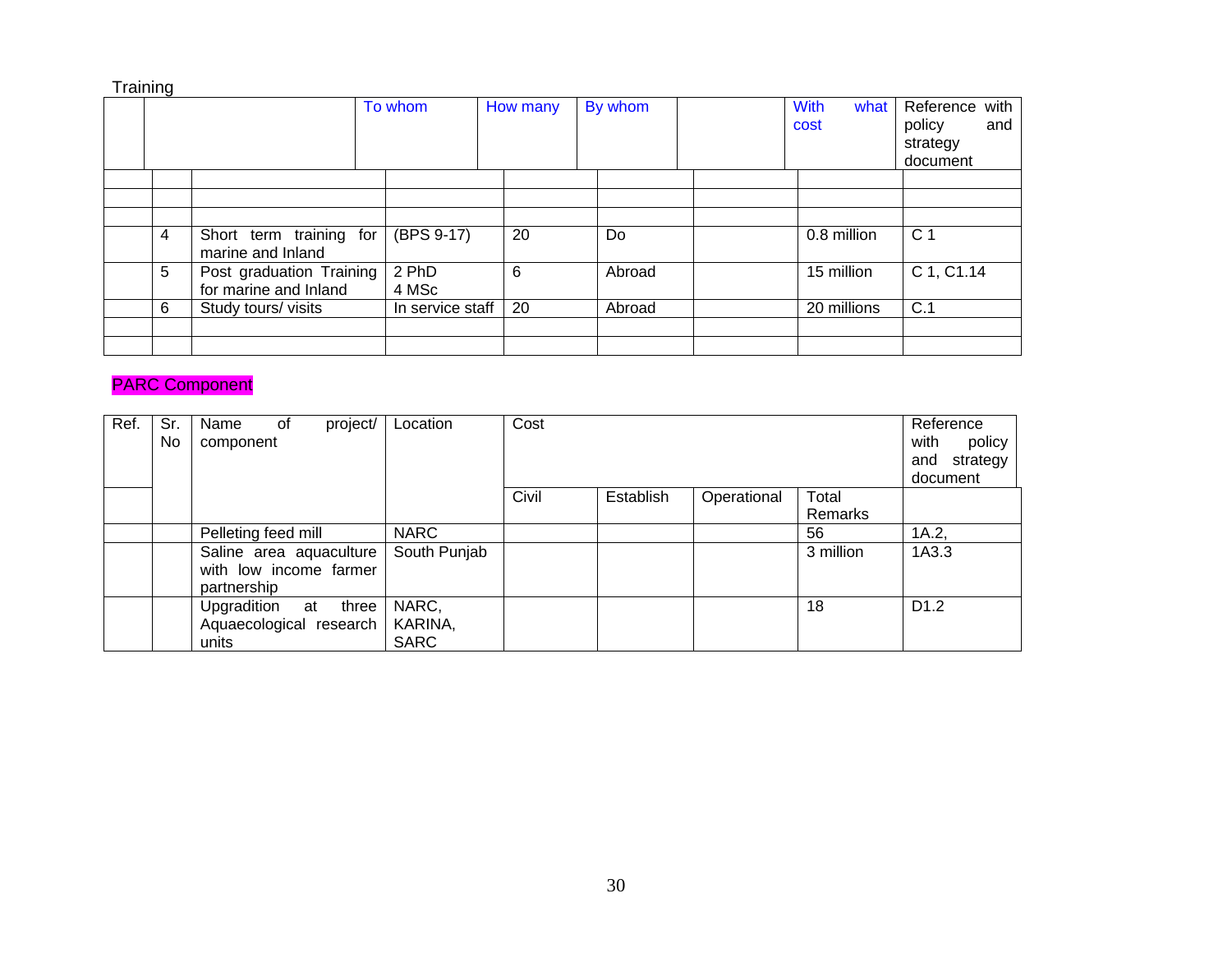| Training |   |                                                   |                  |                                      |          |              |                             |                                                         |
|----------|---|---------------------------------------------------|------------------|--------------------------------------|----------|--------------|-----------------------------|---------------------------------------------------------|
|          |   |                                                   |                  | To whom                              | How many | By whom      | <b>With</b><br>what<br>cost | Reference with<br>policy<br>and<br>strategy<br>document |
|          | 4 | Short term training<br>marine and Inland          | for              | (BPS 16-20)                          | 6        | Abroad       | 4 million                   | C <sub>1</sub>                                          |
|          | 5 | Post graduation Training<br>for marine and Inland |                  | 3 PhD<br>1 post Doc<br>3 MS<br>1 Msc | 8        | Abroad       | 33 million                  | C 1, C1.14                                              |
|          | 6 | Study tours/ visits                               | In service staff | 6                                    | Abroad   | 3.5 millions | C.1                         |                                                         |
|          |   |                                                   |                  |                                      |          |              |                             |                                                         |
|          |   |                                                   |                  |                                      |          |              |                             |                                                         |

## University component

| Ref. | Sr<br>No | Name<br>componet       | 0t | project/ | Location                 | Cost  | Provincial<br>share |             |                  |       |
|------|----------|------------------------|----|----------|--------------------------|-------|---------------------|-------------|------------------|-------|
|      |          |                        |    |          |                          | Civil | Establish           | Operational | Total<br>Remarks |       |
|      |          | Freshwater Fish museum |    |          | Veterinary<br>university |       |                     |             | 30               | D 1.2 |
|      |          | Fish health lab        |    |          |                          |       |                     |             | 20 million       | D 2.2 |